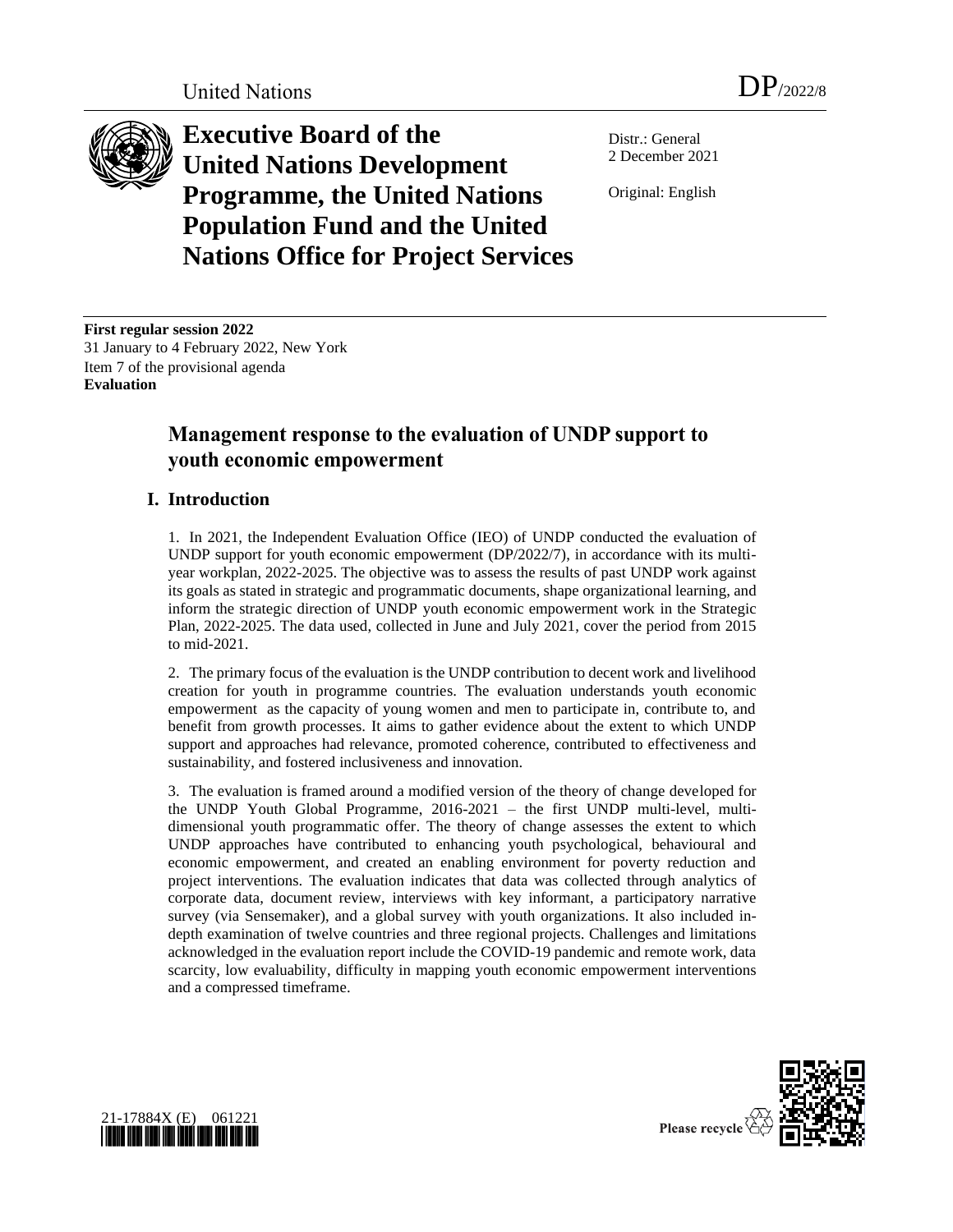4. UNDP welcomes this first youth-focused thematic evaluation and its findings, conclusions and recommendations. The lessons from this independent evaluation will inform the renewed UNDP vision and offer on youth, including on youth economic empowerment, and contribute to implementing the Strategic Plan, 2022-2025, across all signature solutions. UNDP will build on areas already identified as solid and will continue to strengthen the youth economic empowerment workstream and overall youth portfolio to respond to current, emerging and new demands.

### **II. Youth economic empowerment in the global development context**

5. UNDP recognizes national and regional definitions and focuses on young people aged 15 to 24, 15 to 30 or 15 to 35, depending on specific contexts, 1 in the absence of a universally agreed definition of 'youth'. UNDP understands youth empowerment as 'an attitudinal, structural and cultural process whereby young people gain the ability, authority and agency to make decisions and implement change in their own lives and in their societies'.<sup>2</sup>

6. At 1.85 billion, the world has more young people than at any other time in history. Nine out of 10 young people live in programme countries. In many of these countries, 60-70 per cent of the population is below the age of 30. One in four young people is affected by violence or armed conflict.<sup>3</sup> Young people are not a homogenous group and they face a wide array of complex development challenges and interlocked forms of discrimination, frequently involving negative assumptions about age, gender, abilities and respect; and significant barriers to their participation in public life, which leads them to be underrepresented in decision-making and development processes, They also represent a disproportionate number of the unemployed and are often impacted by a lack of access to quality and affordable public services, such as health and education. <sup>4</sup> These challenges have been exacerbated by the COVID-19 pandemic, which will have long-lasting impacts on the whole of societies and particular effects on young people.<sup>5</sup> Indeed, 87 per cent of the world's student population (as per March 2020) were kept away from schools and universities in more than 165 countries; anxiety and mental health concerns among young people increased; and girls and young women experienced a greater risk of domestic violence. Many young people have also experienced an impact of the COVID-19 crisis on their right to participate in public affairs. <sup>6</sup> Civic space is closing, limiting the influence young people have on decisions in their communities and societies.

7. Young people tend to be more economically marginalized than adults, regarding employment, education, training, informality, and social protection.<sup>7</sup> Young workers with disabilities, 8 rural youth employed in the informal economy, 9 and younger youth tend to be even more vulnerable.<sup>10</sup> Inequalities accumulate throughout life and persist across generations. The emergence of a new generation of inequalities that are deepening power imbalances and

<sup>1</sup> UNDP, *UNDP Youth Strategy: Empowered Youth, Sustainable Future (2014-2017),* annex 1, pp. 47-48.

<sup>2</sup> UNDP, *UNDP Youth Global Programme for Sustainable Development (Youth-GPS)*, 2016-2021.

<sup>3</sup> A/72/761-S/2018/86, para. 8.

<sup>4</sup> ILO, *Global Employment Trends for Youth 2020*, 2020; United Nations General Assembly, *Youth and Human Rights – Report by the United Nations High Commissioner for Human Rights*, A/HRC/39/33, 2018.

<sup>5</sup> United Nations, *Report by the Secretary-General: Shared Responsibility, Global Solidarity*, 2020.

<sup>6</sup> The Organisation for Economic Co-operation and Development (OECD), *Youth and COVID-19: Response, Recovery* 

*and Resilience*, 2020; United Nations, *If I Disappear: Global Report on Protecting Young People in Civic Space*, 2021. 7 ILO, *Global Employment Trends for Youth 2020*, 2020.

<sup>8</sup> United Nations, "Policy Brief: A Disability-Inclusive Response to COVID-19", 2020.

<sup>9</sup> United Nations, "Policy Brief: The Impact of COVID-19 on Food Security and Nutrition", 2020.

<sup>10</sup> ILO et al., on behalf of the Global Initiative on Decent Jobs for Youth, *Global Survey on Youth and COVID-19,* 2020.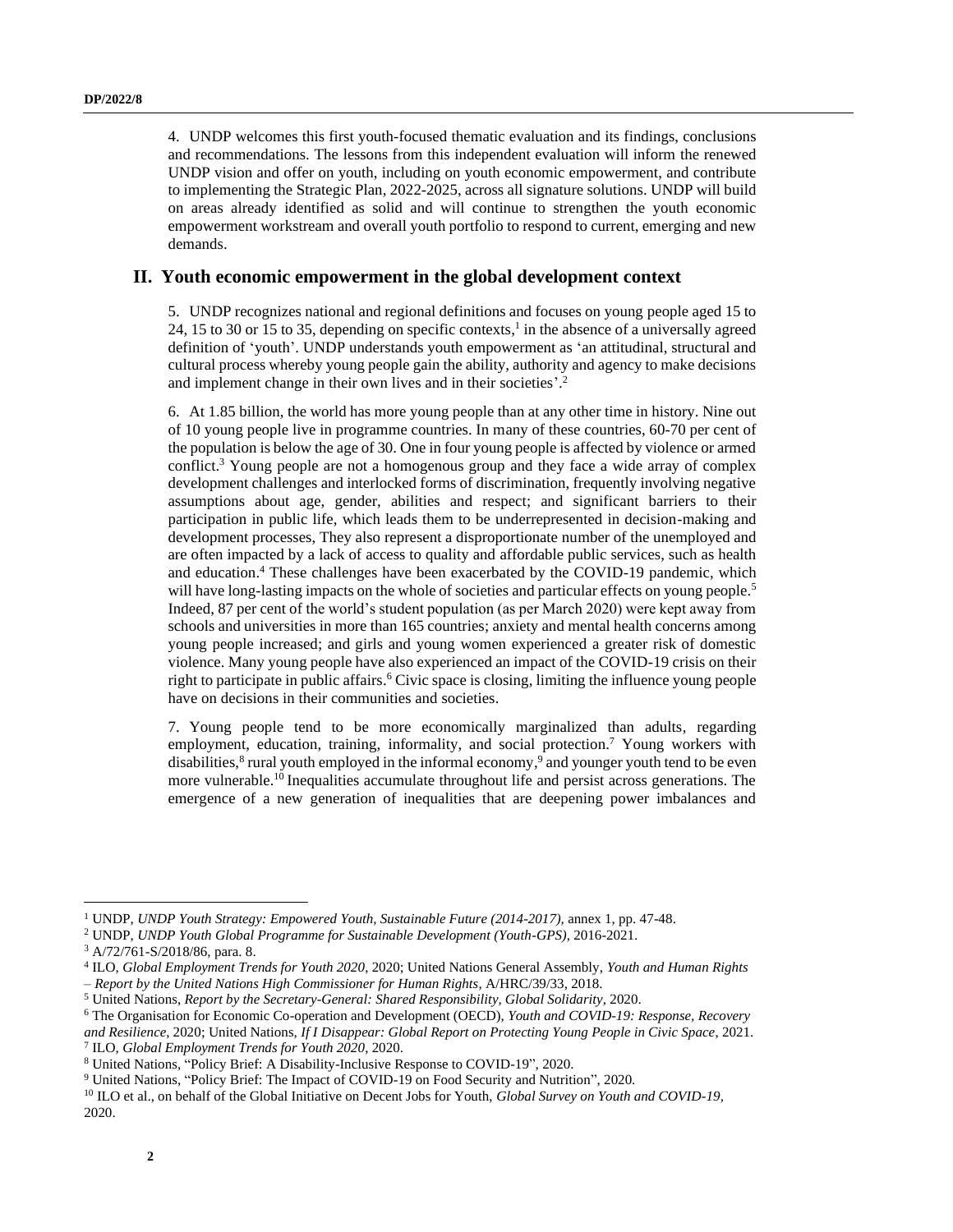impacting the life and agency of young people is being exacerbated by the climate<sup>11</sup> and the COVID-19 crisis. 12

8. Young people – young women, in particular – are disproportionately affected by increasing wealth and income inequalities, and gender disparities are one of the most persistent forms of inequalities. <sup>13</sup> Cultural practices, social norms, exclusion from decision-making processes, and unequal division of household responsibilities are some of the gendered barriers affecting young women's efforts to grow social enterprises and access education and employment. <sup>14</sup> Gender stereotypes continue to challenge the promotion of gender equality and women's empowerment. While young women contribute to development and peace in communities and sometimes lead social movements, their leadership often remains less recognized, and they face exclusion from decision-making processes.<sup>15</sup> In every age group, male members of parliament outnumber female members of parliament. <sup>16</sup> The experience of violence and discrimination is likely to be different for young women, young men and youth from sexual and gender minorities.<sup>17</sup> Many young people belong to multiple youth groups and are experiencing intersecting and multiple forms of discrimination, which impact the threats they experience from engaging in civic space.<sup>18</sup> Broader cultural and social norms need to be addressed to better integrate gender equality in economic empowerment.

9. Despite complex challenges, young people are ready to play a critical role in sustainable development and peace and have already demonstrated their contribution. While young people are vulnerable to the socioeconomic impacts of the COVID-19 crisis, they have showed resilience, leadership and both demanded and contributed to change as front-liners in the COVID-19 response and recovery in communities. They often lead their own initiatives, hold decision-makers accountable, and call for bold measures to ensure a sustainable, green, fairer recovery. <sup>19</sup> Investing in youth volunteerism has also enabled partnerships with and an engagement of young people in response and recovery efforts.<sup>20</sup>

10. There is momentum to enhance youth empowerment support and better listen to and partner with young people. In 2017, the United Nations Secretary-General and his Executive Committee prioritized youth and requested the development of the first system-wide United Nations strategy – Youth 2030. It was then developed by an inter-agency team, of which UNDP was part, and launched in 2018 with the objective "to address the needs, build the agency and advance the rights of young people in all their diversity around the world, and to ensure their engagement and participation in the implementation, review and follow-up of the 2030 Agenda for Sustainable Development as well as other relevant global agendas and frameworks".<sup>21</sup> Since 2015, Member States have increasingly recognized the critical role of young people in sustainable development and sustaining peace across the pillars of the United Nations – development, human rights, and peace and security.<sup>22</sup> Youth inclusion has been more

<sup>11</sup> UNDP, *Human Development Report 2019: Beyond Income, Beyond Averages, Beyond Today: Inequalities in Human Development in the 21st Century*, 2020; United Nations and World Bank Group, *Pathways for Peace*, 2018.

<sup>&</sup>lt;sup>12</sup> United Nations Inter-Agency Network on Youth Development, "Statement on Youth and COVID-19", 2020.

<sup>13</sup> UNDP, *Human Development Report 2019: Beyond Income, Beyond Averages, Beyond Today: Inequalities in Human Development in the 21st Century*, 2020.

<sup>14</sup> United Nations Department for Economic and Social and Affairs (DESA), *The World Youth Report on Social Entrepreneurship and the 2030 Agenda*, 2020.

<sup>15</sup> The United Nations, *The Missing Peace: Independent Progress Study on Youth, Peace and Security*, 2018.

<sup>16</sup> International Parliamentary Union, *Youth Participation in Parliaments*, 2021.

<sup>&</sup>lt;sup>17</sup> The United Nations, *The Missing Peace: Independent Progress Study on Youth, Peace and Security, 2018.* 

<sup>18</sup> United Nations, *If I Disappear: Global Report on Protecting Young People in Civic Space*, 2021.

<sup>&</sup>lt;sup>19</sup> See, for example, the 16 x 16 blog, "Young people go the extra-mile to advance Goal 16 during the COVID-19 crisis", 2020.

<sup>20</sup> United Nations Volunteers and UNDP, *Youth Volunteering: Supporting Young People's Engagement in COVID-19 Response and Recovery*, 2021.

<sup>21</sup> United Nations, *United Nations Youth 2030 Strategy*, 2018.

<sup>&</sup>lt;sup>22</sup> See for example, United Nations Security Council resolutions  $2250 (2015)$ ,  $2419 (2018)$ , and  $2535 (2020)$  on youth, peace and security; United Nations Human Rights Council, resolution A/HRC/39/33, Youth and Human Rights (2018); General Assembly resolution on policies and programmes involving youth, A/RES/74/121 (2020).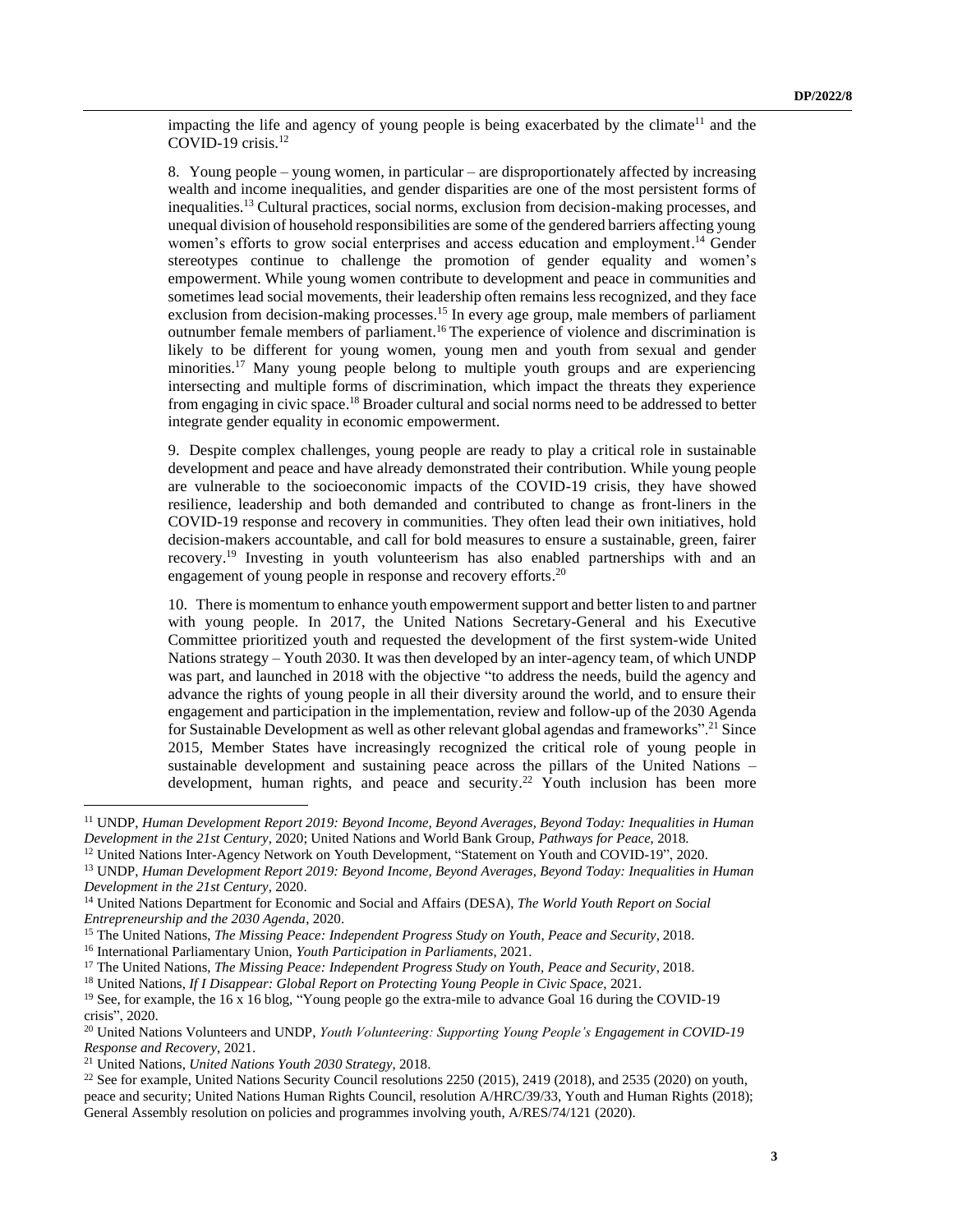meaningful in Sustainable Development Goals (the Goals) implementation, monitoring and review mechanisms (such as the voluntary national reviews) and in the second generation of nationally determined contributions. Gradually, youth and future generations have become central in the work of the United Nations system, as illustrated in the Secretary-General's recent Call-to-Action for Human Rights (2020) and his report Our Common Agenda (2021). UNDP sees youth empowerment as both a democratic imperative and a smart investment.<sup>23</sup> Yet, important challenges remain, and further commitment to and investment in youth are still required to effectively address youth needs and aspirations and support the role of young people in sustainable development<sup>24</sup> and sustaining peace.<sup>25</sup>

### **III. UNDP support to youth economic empowerment**

11. The adoption of the first UNDP youth strategy, 2014-2017 – empowered youth, sustainable future – by the UNDP Executive Group marked a milestone for the organization and its partners, including youth. The strategy articulated the UNDP comparative advantage in advancing a comprehensive and integrated approach to youth, beyond sectoral and top-down approaches, and recognized youth economic empowerment as one of the pathways to advancing local economic development and sustainable development. It highlighted the need to focus on factors affecting both labour demand and labour supply and to promote a policy environment conducive to job creation for young people, with particular attention to decent jobs. The UNDP Strategic Plan, 2014-2017, put particular emphasis on youth as one of the 'population groups' experiencing inequalities and exclusion and for whom it was a priority to support voice and participation and the inclusion of specific development needs. The UNDP Strategic Plan, 2018- 2021, reaffirmed the importance of youth-inclusion in strengthening effective, inclusive and accountable governance and youth engagement for the Goals. As evidenced in the midterm review of the UNDP Strategic Plan,  $2018-2021<sup>26</sup>$  UNDP responded to development challenges with concentrated efforts and specifically "supported youth empowerment for sustainable development and peace in over 100 countries and territories".

12. Following the launch of its youth strategy, UNDP prioritized the establishment of a global youth team (with one core staff) and the provision of direct funding to youth-led initiatives through grants, such as Big Idea implemented by Restless Development, to enhance youth-led data and accountability at local and national levels in the post-2015 context. Soon after, and in response to the 2030 Agenda and the first Security Council resolution on youth, peace and security, UNDP launched the Youth Global Programme for Sustainable Development and Peace, 2016-2021. As the first UNDP global youth programmatic offer, the Youth Global Programme spearheaded a comprehensive approach to youth empowerment, going beyond traditional youth entrepreneurship, employment, and livelihoods initiatives, highlighting the importance of youth-inclusive governance, civic space, accountability and the role young women and men play in decision-making. It established itself as the main entry point for corporate services on youth, coordinating with regional initiatives and collaborating with more than 80 countries to enable cross-fertilization, coherence, positioning, partnership-building and representation of UNDP in all relevant youth inter-agency processes. The Youth Global Programme played a key role in mainstreaming the UNDP comprehensive approach to youth empowerment in the United Nations Youth 2030 strategy, which also includes a priority area on economic empowerment through decent work. The Youth Global Programme actively contributed to the development and implementation of new flagship UNDP initiatives

<sup>&</sup>lt;sup>23</sup> See for example, UNDP and Restless Development, on behalf of the United Nations Inter-Agency Network for Youth Development (UNIANYD), *Guiding Principles for Supporting Young People as Critical Agents of Change in the 2030 Agenda*, 2017; the United Kingdom Department for International Development (DFID)-civil society organizations youth working group, *Youth Participation in Development*, 2010.

<sup>&</sup>lt;sup>24</sup> Remarks by the Deputy Secretary-General on the occasion of her briefing on the implementation of the United Nations Youth 2030 strategy to Member States (4 October 2021).

<sup>25</sup> Report of the Secretary-General, *Youth, Peace and Security*, S/2020/167, 2020.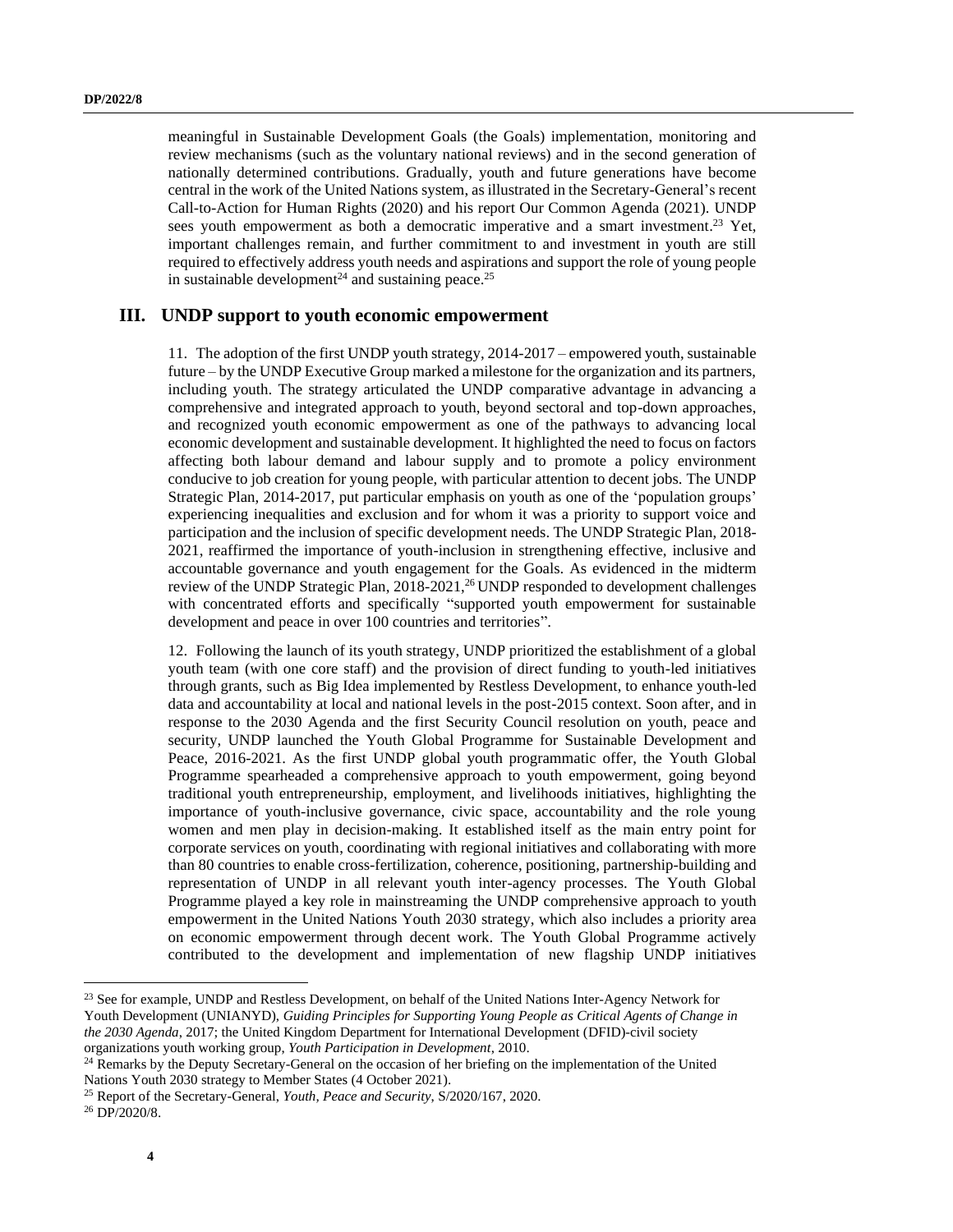advancing the positive role young people play in development and peace, such as the Climate Promise,<sup>27</sup> the 16x16 initiative, <sup>28</sup> as well as inter-agency partnerships such as Generation Unlimited,<sup>29</sup> through which 36 Generation Unlimited Youth Challenges were hosted on youth entrepreneurship, skills development and youth-led innovation; a new joint programme on youth, peace and security with UNFPA; a joint project with United Nations Department of Economic and Social Affairs (UNDESA) on youth, peace and security mainstreaming in youth policies; and new collaborations with the private sector, such as Generation17 $30$  with Samsung. UNDP is a founding member of the Global Initiative on Decent Jobs for Youth, co-leading with the International Labour Organization (ILO) on youth and fragility, a collaboration further strengthened with the adoption of a UNDP-ILO joint framework for action prioritizing decent jobs for youth.

13. UNDP has played a role as thought leader on youth economic empowerment by developing and disseminating knowledge products and guidance material for development practitioners on youth and inequalities, youth and climate action, youth employment in fragile situations, youth, peace and security, and youth and Sustainable Development Goals implementation, among others. In addition, UNDP has championed youth as part of key conferences and processes relating to poverty reduction, such as the youth track of the Fifth United Nations Conference on the Least Developed Countries and the annual Economic and Social Council Youth Forum. As recognized in document DP/2021/9, "UNDP has prioritized the youth, peace and security agenda, including in conflict-affected contexts (e.g., Sierra Leone, Central America, western Balkans, Mali and Madagascar). UNDP supports capacity development and internal capacities on youth, co-leading the development of the first United Nations handbook on youth, peace and security programming,<sup>31</sup> and co-hosting the first United Nations learning forum on youth, peace and security with UNDP country offices, political missions and other stakeholders. As a thought leader, UNDP co-hosted consultations with 4,000+ young peacebuilders in all five regions as part of the development of the Security Council-mandated progress study on youth, peace and security".

14. UNDP has increased its engagement and support for inter-agency pooled funding mechanisms, for example through the Peacebuilding Fund, particularly the fund's Gender and Youth Promotion Initiative. UNDP has also strengthened youth-inclusion in programme support in the UNDP funding windows which are a pooled, flexible funding mechanism that channels allocations to country offices. In 2020, UNDP introduced a specific criterion in the governance, peacebuilding, crisis and resilience sub-window on the positive role young people play in sustainable development and peace; and the technical review process for project proposals now includes youth focal points. Since, 53 projects have either focused or had a strong emphasis on youth, totalling more than \$42 million (as of October 2021). Eleven projects were dedicated youth initiatives (approximately \$6.7 million), while 42 projects were youthinclusive and youth-sensitive (approximately \$35.3 million).

15. In addition to interventions covered in the evaluation report, examplesillustrative of UNDP support include initiatives and projects to: (a) accompany South Africa as it seeks to renew its social welfare system, enabling increased efficiency through formative research on links between social grants, inclusive society and poverty reduction with a focus on youth; (b) forge partnerships with existing business incubators in Mogadishu and Hargeisa to deliver training activities on mobile application development to young graduates and students in the context of the Future Ready Initiative in Somalia; (c) improve young people's capacities to manage microenterprises and process local products in Burkina Faso; (d) convene youth camps across Tunisia, mobilizing 3,000 young people to identify solutions to complex development challenges and support Sustainable Development Goals acceleration; (e) support the capacity

<sup>27</sup> [https://www.undp.org/climate-promise.](https://www.undp.org/climate-promise)

<sup>28</sup> [https://www.undp.org/publications/16-x-16-initiative.](https://www.undp.org/publications/16-x-16-initiative)

<sup>29</sup> [https://www.generationunlimited.org.](https://www.generationunlimited.org/)

<sup>30</sup> [https://generation17.undp.org.](https://generation17.undp.org/)

<sup>31</sup> [www.youth4peace.info/YPShandbook.](http://www.youth4peace.info/YPShandbook)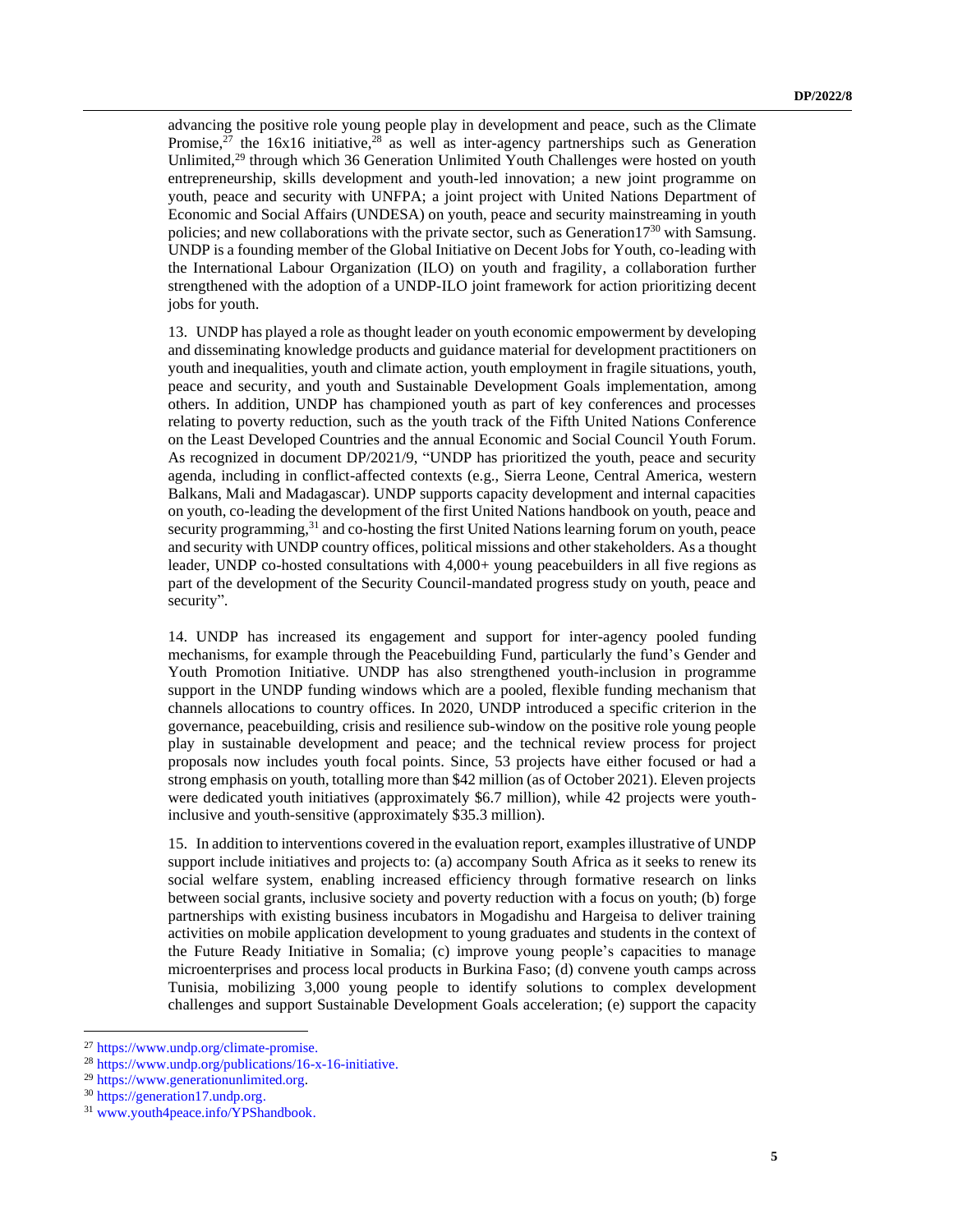development of 1,500 young innovators through the Arab Youth Leadership Programme; and (f) enable smooth education-to-work transition for young people, with nearly 76,000 youth provided with employability skills and 42,000 placed in jobs in India since 2015.

16. The UNDP accelerator labs, a flagship initiative across 91 locations, has invested in collective intelligence methods such as crowd-mapping, citizen reporting and mobile phone surveys to engage and reach young people whose voices are often not counted. The UNDP Ethiopia accelerator lab uses an ethnographic approach to map local solutions driven by young Ethiopians who are turning waste into livelihoods. The UNDP Nepal accelerator lab partnered with Kathmandu Metropolitan City to build the Kathmandu Business Hub, a hub designed to accelerate the ideas and skills of young entrepreneurs. In Iraq, artificial intelligence was used to simulate the reality of youth and unemployment challenge in the country and open up young people's own vision to a broad range of career paths.

17. In recognition that young people should be supported as powerful advocates for gender equality, UNDP has made deliberate efforts to promote and support young women's empowerment and gender equality throughout the youth portfolio. At the global level, UNDP supported young female activists as part of the 16x16 initiative, the Gender Equality Forum with young feminists in Tunisia, and the collection and analysis of new data on the role of young women in peacebuilding and the prevention of violent extremism (Kenya, Somalia, Pakistan). It also leveraged existing funding mechanisms (Peacebuilding Fund, Global Acceleration Instrument) to support interventions with young women. In its current gender equality strategy, 2018-2021, UNDP focuses on addressing systemic barriers to gender equality, including structural obstacles to women's economic empowerment, reducing women's disproportionate burden of unpaid work, and promoting women's participation and leadership in all forms of decision-making. At the regional level, UNDP has been implementing three programmes (Youth Co:Lab in Asia and the Pacific, Youth Connekt in Africa, and the Arab States regional youth leadership programme) which integrate a gender equality dimension. In Viet Nam, UNDP has supported the capacity of lesbian, gay, bisexual, transexual, queer/questioning, intersex (LGBTQI+) civil society organizations in advocacy for legislative and policy change through the development and implementation of the Vietnamese LGBT Leadership Development Program (ViLEAD) capacity development model. At the institutional level, the Regional Bureau for Africa established the African young women leaders fellowship programme.

18. Support to youth empowerment and partnerships with young people were and are part of UNDP efforts to support countries in addressing the spread of the COVID-19 virus and the impact of the crisis on public health, the economy and governance at large. Youth were included in the UNDP country-level response: from Zimbabwe where UNDP and ILO supported youth inclusion in national priority-setting on climate policies, just transition and environmental action in context of COVID-19, to Nepal where UNDP collaborated with the Association of Youth Organizations of Nepal to debunk myths and counter information pollution, to the Arab States region where youth development delegates' created COVID-19 response proposals in 10 UNDP country offices of which two were implemented by UNDP. More recently, UNDP collaborated with the Youth as Researchers Initiative led by the United Nations Educational, Scientific and Cultural Organization (UNESCO), partnering with young people to investigate the COVID-19 response and impact. At the global and inter-agency level, UNDP co-led the working group on the rights of future generations, especially climate justice, as a follow-up to the Secretary-General's Call to Action on Human Rights.

19. In line with the UNDP holistic and integrated approach to sustainable development, youth is supported across thematic areas and signature solutions, in particular the Global Policy Network inequalities task team and support to country offices through the thematic portfolios on youth empowerment, governance, inclusive growth, livelihood and recovery, and gender equality. In Africa, there is increasing interest from partners and donors to invest in youth empowerment as a strategic component of peacebuilding, stabilization and socioeconomic programmes, which is illustrative of the humanitarian-development-peacebuilding nexus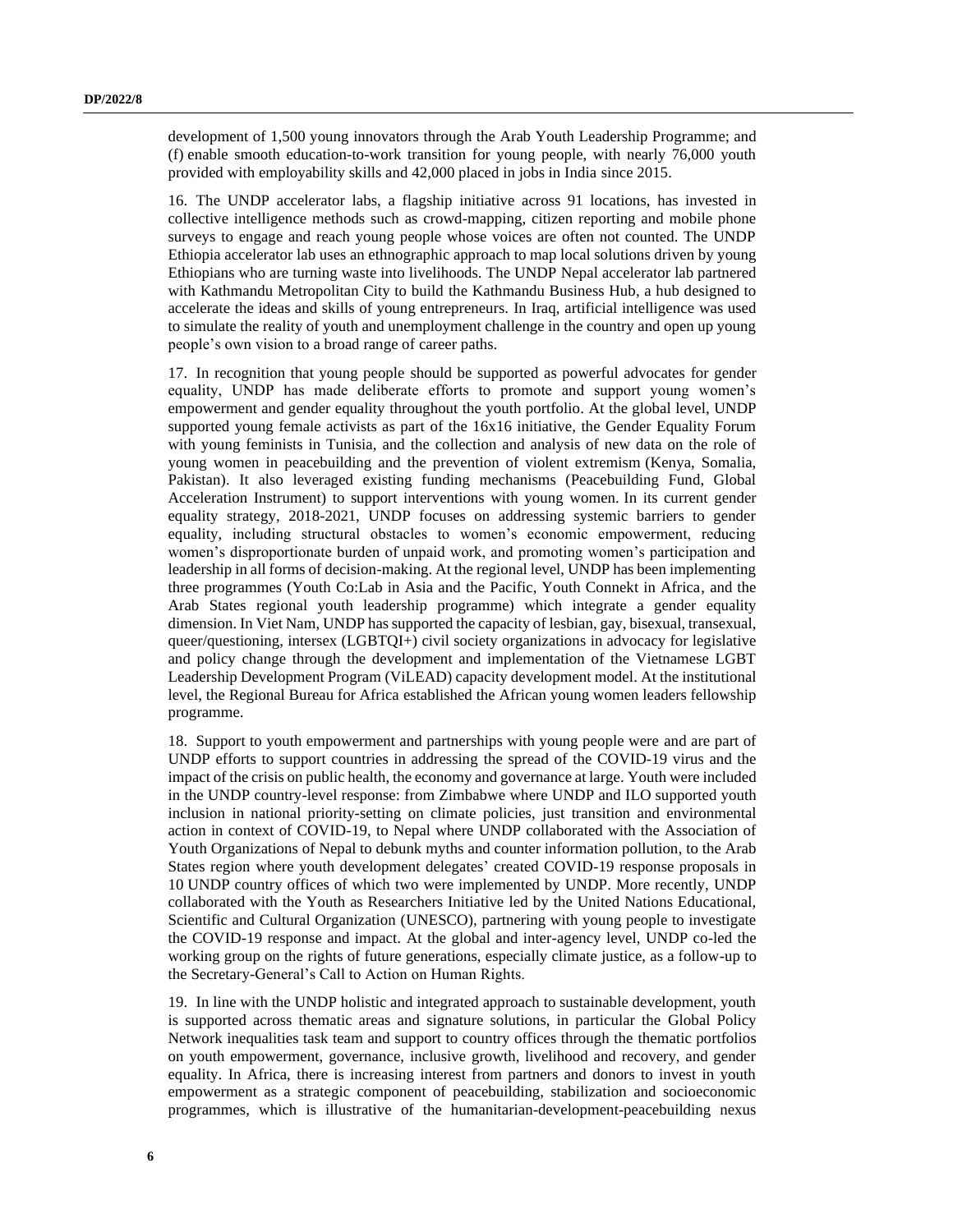approach taken by UNDP. UNDP also provides support to national stakeholders in formulating youth comprehensive responsive frameworks, policies and interventions, to strengthen enabling environments, for instance in Sierra Leone.

20. UNDP has made efforts to specifically support young people as partners in setting the future of development. In Nepal, a youth strategy has put young people at the core of the country office's contribution to sustainable development, and principles for youth meaningful engagement were co-created together with youth. The UNDP Youth Sounding Board in Kenya was established to inform the priorities of the UNDP country office and increase meaningful youth engagement. In the Syrian Arab Republic, the Youth Leadership Programme facilitated youth inputs into the country programme document development process. In the western Balkans, a youth advisory board informed project design and co-created a study on youth peace perceptions, including with regard to economic inclusion (in collaboration with Shared Futures). In Honduras, youth organizations were a part of the committee that prepared the country office human development report in 2021.

21. UNDP has gradually increased the capacity of its staff to support youth empowerment, including youth economic empowerment, through the provision of high-quality and timely guidance material and learning opportunities. UNDP developed Youth, Peace and Security: A Programming Handbook (2021) together with UNFPA, the United Nations Peacebuilding Support Office (PBSO)-Department of Political and Peacebuilding Affairs (DPPA) and Folke Bernadotte Academy, which has been translated into an online course by the United Nations System Staff College. Accessible, youth-specific and youth co-created information is provided to a large network of practitioners and partners, through the youth Sparkblue dashboard, the global knowledge platform youth4peace.info, an internal UNDP4Youth teams space and the UNDP newsletter update on youth empowerment, 'The Loop'. Training and learning opportunities include youth mainstreaming through UNDP communities of practice, a youth segment in the forthcoming UNDP training package on peacebuilding and conflict prevention, and youth sessions in induction workshops for peace and development advisors and junior professional officers. UNDP actively contributes to system-wide learning, through the joint working group on the implementation of the United Nations Youth 2030 strategy, including by co-developing a toolkit and action guide for United Nations country teams on youth (2021), publicly available on the Youth 2030 platform. With the creation of a youth profile in the Global Policy Network roster of consultants, UNDP has increased its available youth expertise and expertise on youth. Furthermore, UNDP supports a young workforce within the organization, through a new graduate programme, paid internships, the Arab States Youth Development Delegate Fellowship, and the United Nations Volunteers (UNV)-UNDP Talent Programme for Young Professionals with Disabilities.

22. In terms of monitoring and evaluation, a youth marker is a part of the leaving no one behind marker, introduced to track overall project expenditures. In addition, checklists are included in the results-oriented annual report template to indicate engagement with youth and/or for youth empowerment as well as indicators relating to youth in the quadrennial comprehensive policy review of operational activities for development of the United Nations system and the integrated results and resources framework, among others.

### **IV. Findings and conclusions of the evaluation**

23. UNDP welcomes the evaluation as useful in informing its work on youth empowerment, including on economic empowerment, and highly values opportunities to continuously enhance its work.

24. UNDP also welcomes the recognition of the unique UNDP role in promoting youth empowerment and its multi-disciplinary approach, as well as findings relating to its high awareness of youth-related complex development challenges, strategic leadership in global platforms, collaboration with a multitude of actors engaging on youth-specific issues, high external coherence, active role in agenda-setting and coordination, and efforts amplifying the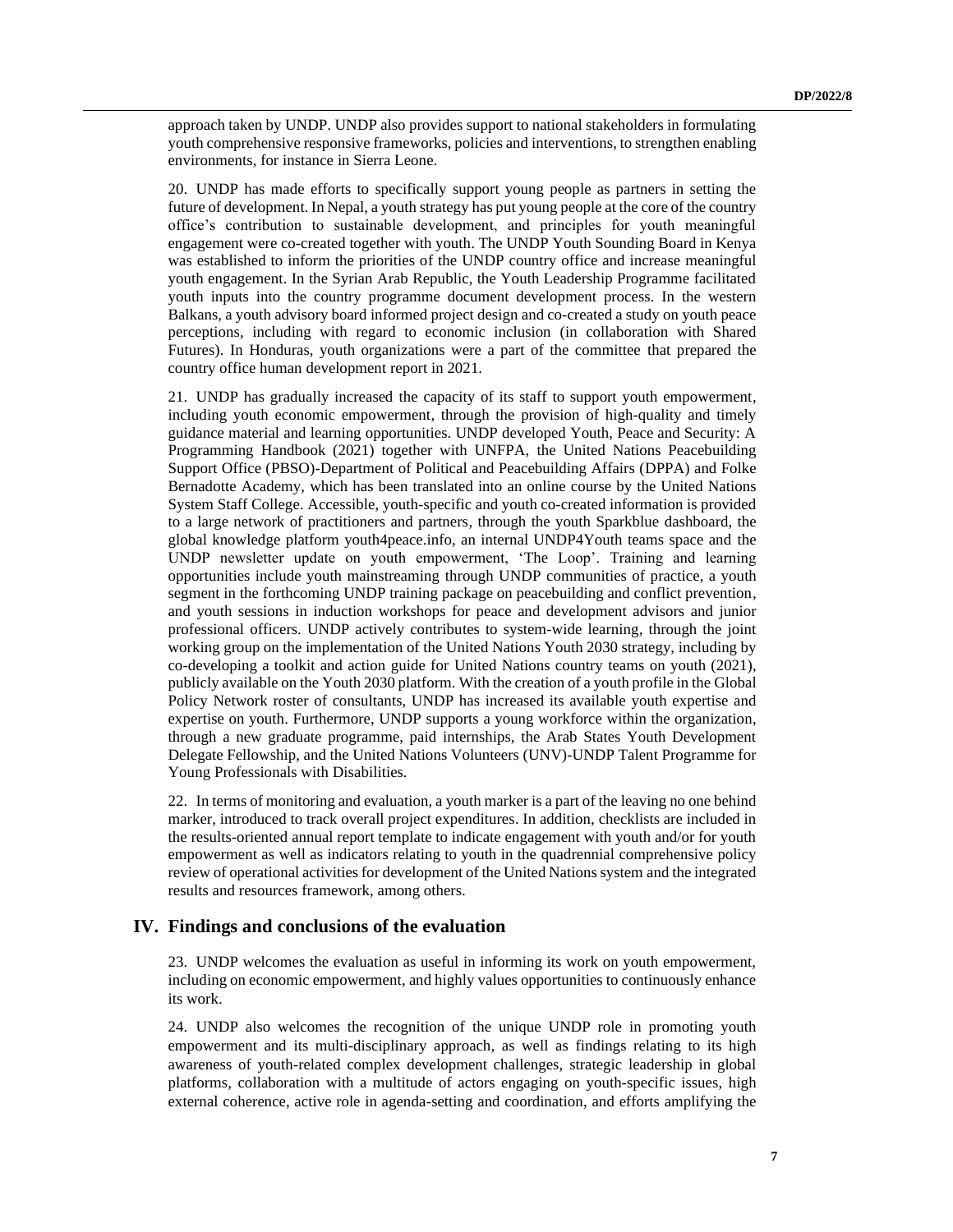voices of youth. The clear UNDP vision anchored in a human rights-based approach and aligned with the Youth 2030 strategy is recognized.

25. UNDP notes the evidence demonstrating that it has placed youth at the centre of its COVID-19 response, with around 100 country offices reporting youth-related activities – the majority of which supported youth employment, entrepreneurship and livelihood enhancement.

26. UNDP appreciates the recognition of its significant contribution to promoting inclusive and effective downstream youth self-employment and entrepreneurship, which have contributed greatly to psychological and behavioural empowerment, evidenced by the positive assessment it received from youth-led and youth-based organizations. UNDP takes note of the evidence that social innovation in youth entrepreneurship brings an added value for youth economic empowerment, with room for improvement to better address access to decent jobs and productive employment.

27. UNDP welcomes the recognition of its efforts to adopt a cross-sectoral approach between youth economic empowerment, key thematic areas and all six signature solutions, which has yielded some encouraging results, and the successful facilitation by the UNDP Youth Global Programme in mainstreaming youth in programming. UNDP also welcomes the high appreciation of support the global youth team has provided, as expressed by both internal and external interviewees at headquarters and at the regional level, and the catalytic role the UNDP youth strategy has played, despite lack of dedicated human resources and uneven institutionalization of youth focal points.

28. UNDP notes the reference to the increasing adoption of an evidence-based approach, resolute efforts to integrate and mainstream the principle of leaving no one behind across regions, and a growing trend to engage youth in programming and co-creation. UNDP particularly notes the acknowledgement of the importance of youth engagement in peacebuilding and in conflict-affected contexts.

29. UNDP acknowledges the finding that it has played an important role in supporting the development and implementation of institutional and policy frameworks conducive to youth employment and entrepreneurships in contexts that benefited from a positive national policy climate and political will. UNDP notes that all regional programme documents have considered youth with varying degrees of comprehensiveness and also notes that flagship regional programmes have shown a good level of replication and expansion.

30. UNDP appreciates the recognition of the many relevant partnerships with other United Nations entities, youth organizations and the private sector, in addition to Governments, demonstrating new ways of working beyond the traditional donor-recipient relationship, to truly co-create. Key global and regional partnerships have played an important role in cascading inter-agency collaboration in regions and countries and have stimulated new inter-agency collaboration in countries, even if more efforts are needed at country level.

31. UNDP notes the emphasis on efforts to strengthen monitoring and evaluation mechanisms, tools and practices, from the roll-out of a youth-inclusive leaving-no-one-behind marker to the development of Youth 2030 scorecards. The artificial intelligence-powered analysis of successes and challenges for learning lessons was made available to all staff to support analysis. Yet, more efforts are still needed to adequately capture the UNDP contribution to youth economic empowerment at corporate, regional and country levels.

32. UNDP management would like to highlight the following points:

• Transformative elements built into the UNDP youth strategy and UNDP strategic plans require continuing efforts to adapt programming and financing modalities, capabilities and results frameworks. UNDP management is firmly committed to continuing the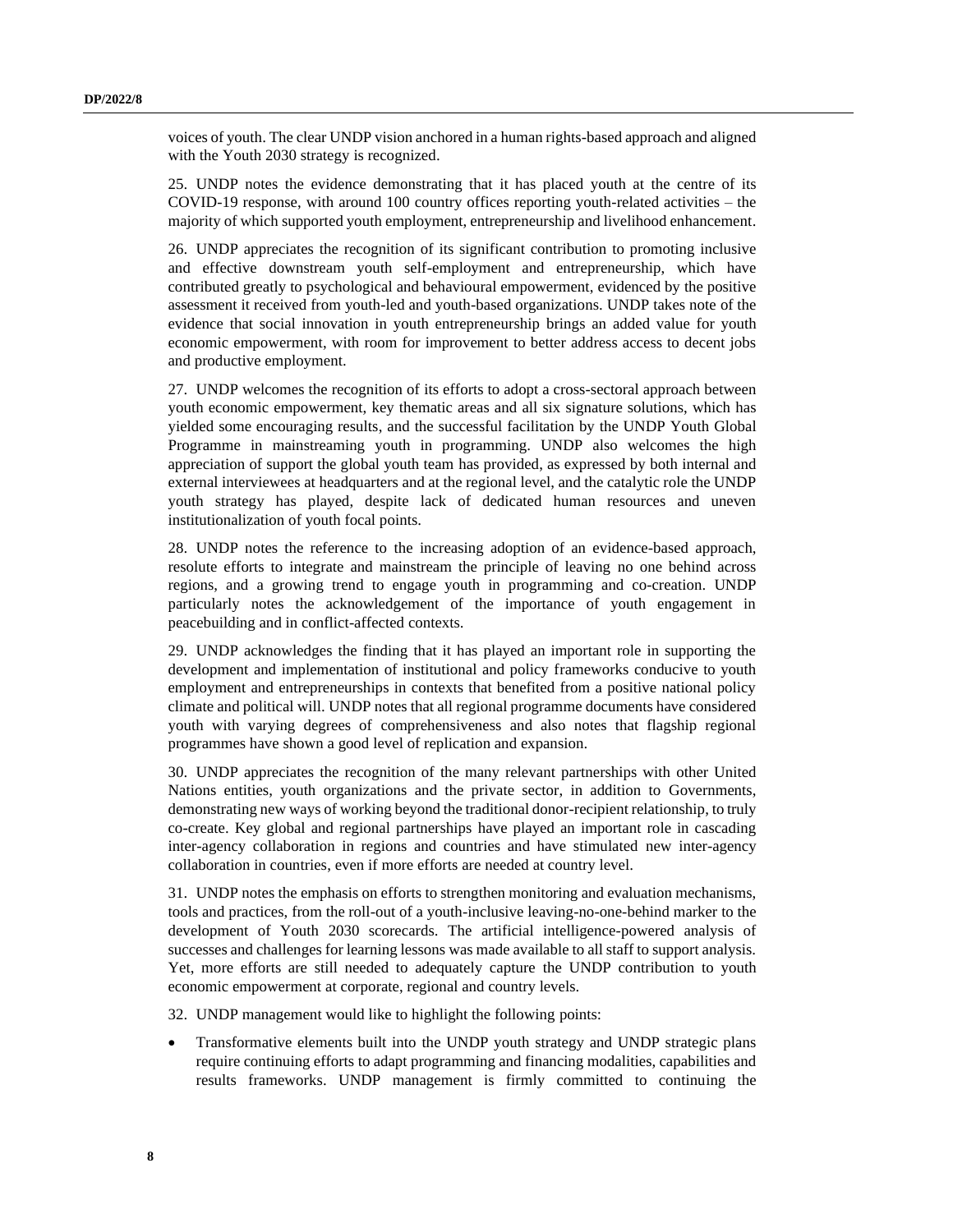institutionalization of youth under the Strategic Plan, 2022-2025, and the United Nations Youth 2030 strategy.

- Whole-of-society approaches have been used, in particular since the adoption of the 2030 Agenda, to address complex development challenges such as youth employment and empowerment. In line with the strategic plan, which calls for integrated approaches, UNDP has been engaging with state and non-state actors in a participatory manner to foster an enabling environment that empowers youth as agents of change; and to apply multiple signature solutions that cut across practice areas to support and elevate the Decent Jobs for Youth agenda.
- UNDP is fully in agreement with the need to invest in young people as positive agents of change and partners, and it has been a strong advocate of that approach, including by developing with youth partners the inter-agency guiding principles on youth and Sustainable Development Goals, which specifically call for partnerships with youth in the context of Sustainable Development Goalsimplementation, monitoring and accountability, and throughout the programme cycle. Partnerships, with youth and youth organizations, have been vital. In the UNDP global youth questionnaire, in 2019-2020 a majority of responding country offices confirmed they engaged young people in the design stage of the programme cycle and through youth-led platforms and constituencies, and more than 40 per cent of respondents answered that they engaged with youth through formalized partnerships with youth-led organizations. Programmes and projects have been designed to ensure inclusion and meaningful engagement of young people from marginalized groups; for instance, in 2020 UNDP launched an innovative "Targeting men, transforming masculinities" initiative that aims to transform social norms and challenge expressions of patriarchal power through a bottom-up approach, focused on youth participation in Ukraine.
- It is widely recognized, in UNDP and beyond, that work for and with youth remains underresourced.<sup>32</sup> UNDP has operated with a small global youth team (one core staff member, a position created in 2014) to coordinate youth empowerment across all thematic areas of work and an uneven and limited number of dedicated focal points responsible for coordination at regional and country levels. The contribution of partners through UNV, junior professional officers (Denmark, Italy), and secondments (for example, through the partnership with Sweden and Folke Bernadotte Academy) is highly appreciated.
- The UNDP expanding and next generation policy and programming support advancing youth empowerment has already had a positive impact on how UNDP is perceived and trusted by young people, and how it has internalized important principles in how to engage meaningfully with youth within the organization. The establishment of a youth profile on the Global Policy Network roster of youth experts who can contribute to all thematic areas of work of UNDP across development settings, and the establishment of youth platforms, are relevant examples.
- 33. UNDP fully accepts all evaluation recommendations:
- (a) **UNDP fully accepts recommendation 1**, *which indicates that UNDP should prioritize interconnection and synergies between employability, job creation and enabling environment interventions, instead of standalone interventions focusing on capacity development or entrepreneurship.*

UNDP will continue to support comprehensive, integrated and innovative approaches to respond to evolving youth development challenges, by taking measures to develop an updated offer to tackle inequalities, informality and the lack of social protection. A solid component on youth empowerment will be included in the new UNDP informal economy

<sup>&</sup>lt;sup>32</sup> Report of the Secretary-General on youth, peace and security, S/2020/167, 2020.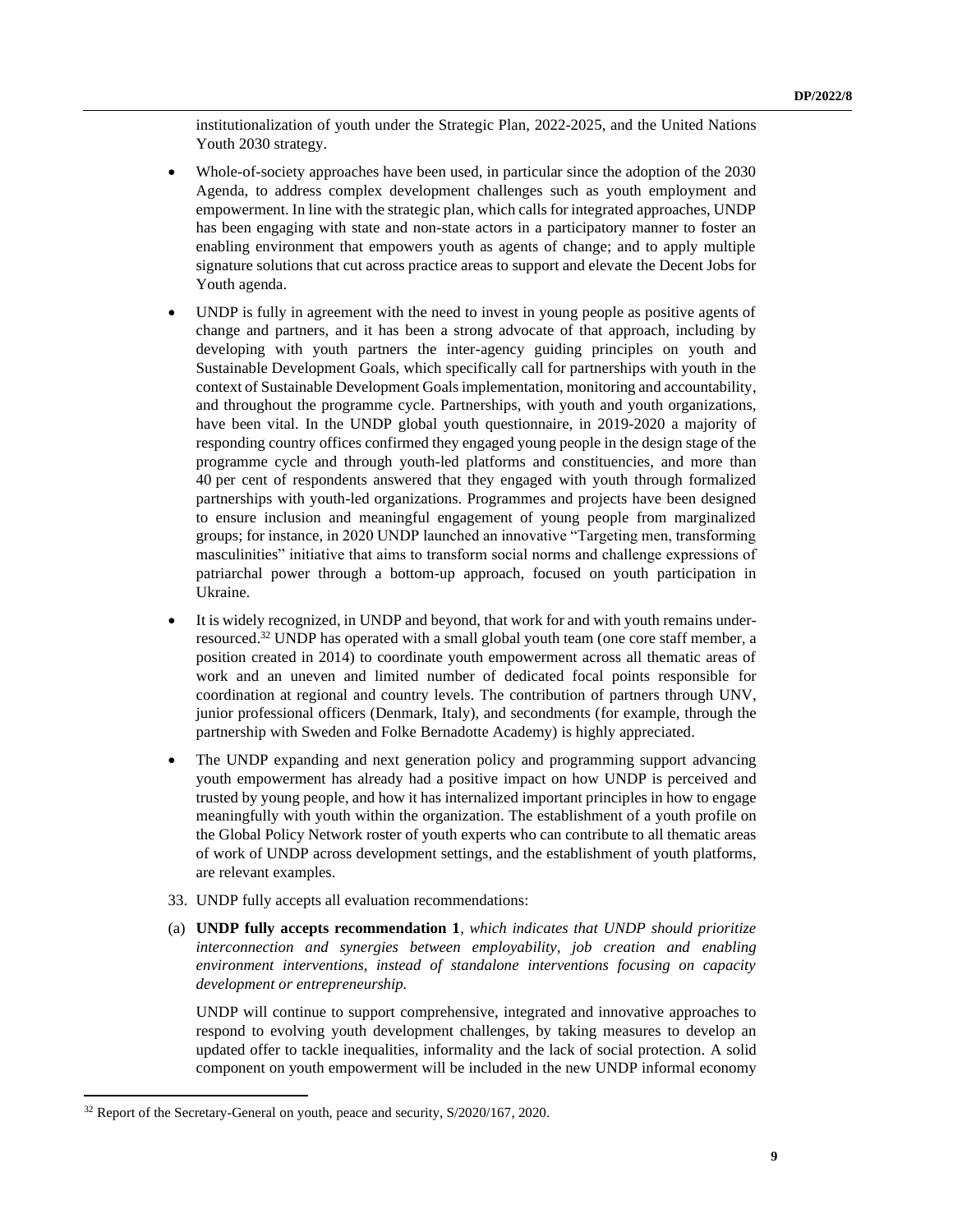and social protection corporate offers, and UNDP will continue to nurture multistakeholder partnerships with and on youth, including initiatives focusing on decent jobs for youth, youth entrepreneurship, youth employment, skills development and the role of youth as agents of change, including the Decent Jobs for Youth initiative with ILO and the implementation of the UNDP-ILO Framework for Action, Generation Unlimited with the United Nations Children's Fund (UNICEF), in particular in the Sahel, and Youth Connekt, the regional Arab States youth project, Youth Co:Lab, and a joint initiative on youth, peace and security with UNFPA.

(b) **UNDP fully accepts recommendation 2**, *which indicates that UNDP should detail its programmatic approach toward youth economic empowerment by developing a guidance document that clarifies UNDP ambition in various contexts and provides practical guidance for strategic positioning, coherence, and programme design and implementation*.

UNDP is already developing new global guidance on youth economic empowerment, building on existing guidance (youth employment in peacebuilding, green jobs, decent jobs for youth, etc.) and lessons learned from recent programming, articulating the UNDP comparative advantage, proposing entry points for policy and programming support related to all signature solutions, and promoting a comprehensive approach. Such cutting-edge global guidance will then be piloted in at least three regions, in diverse development settings, building on existing regional and country initiatives and ongoing partnerships.

(c) **UNDP fully accepts recommendation 3**, *which indicates that UNDP should take measures to ensure organization-wide coherence in its institutional architecture for youth across regions*.

UNDP will take relevant measures to ensure that regional and country offices identify and support a stronger network of youth focal points. Mechanisms have been uneven depending on regions and steps have been taken to address this issue, resulting in an increase in the number of youth positions at the regional level in the context of implementing the previous Strategic Plan, 2018-2021. The network of youth focal points at country level has recently been enhanced in Africa, with the establishment of a regional youth Community of Practitioners across 46 countries. At the global level, the youth team has leveraged the Global Policy Network and established global youth spaces, including by recently enhancing its internal and external knowledge management with a Sparkblue dashboard and a dedicated news update for staff and partners. UNDP will continue to strengthen coordination and effective mainstreaming, including by supporting relevant youth onboarding packages/learning modules across the organization. It will also continue to invest in youth advisory groups/sounding boards/platforms at all levels, building on the successes of the UNDP Youth Global Programme (16x16 initiative, Generation17), Youth Co:Lab, Youth Connekt, the Arab Youth Leadership Programme, among others, and in line with the United Nations Youth 2030 strategy, to enhance UNDP programming and operations and its own organizational readiness and development effectiveness.

(d) **UNDP fully accepts recommendation 4**, *which indicates that UNDP should systematically recognize the different needs of young women and young men and how these intersect with age, ability, ethnicity/indigeneity, locality (rural/urban) and other markers. The organization should prioritize support that aspires to contribute to changes in social norms and that addresses the root causes of gender inequality, exclusion and discrimination specifically connected to youth*.

UNDP is firmly committed to the prioritization of human rights, gender equality and leaving no one behind in the context of youth empowerment. UNDP has taken a number of deliberate steps to mainstream gender throughout its programmatic responses and will continue to do so. In its gender equality strategy, 2022-2025, UNDP will further seek to focus on structural causes of inequalities, deepen gender and power analysis, and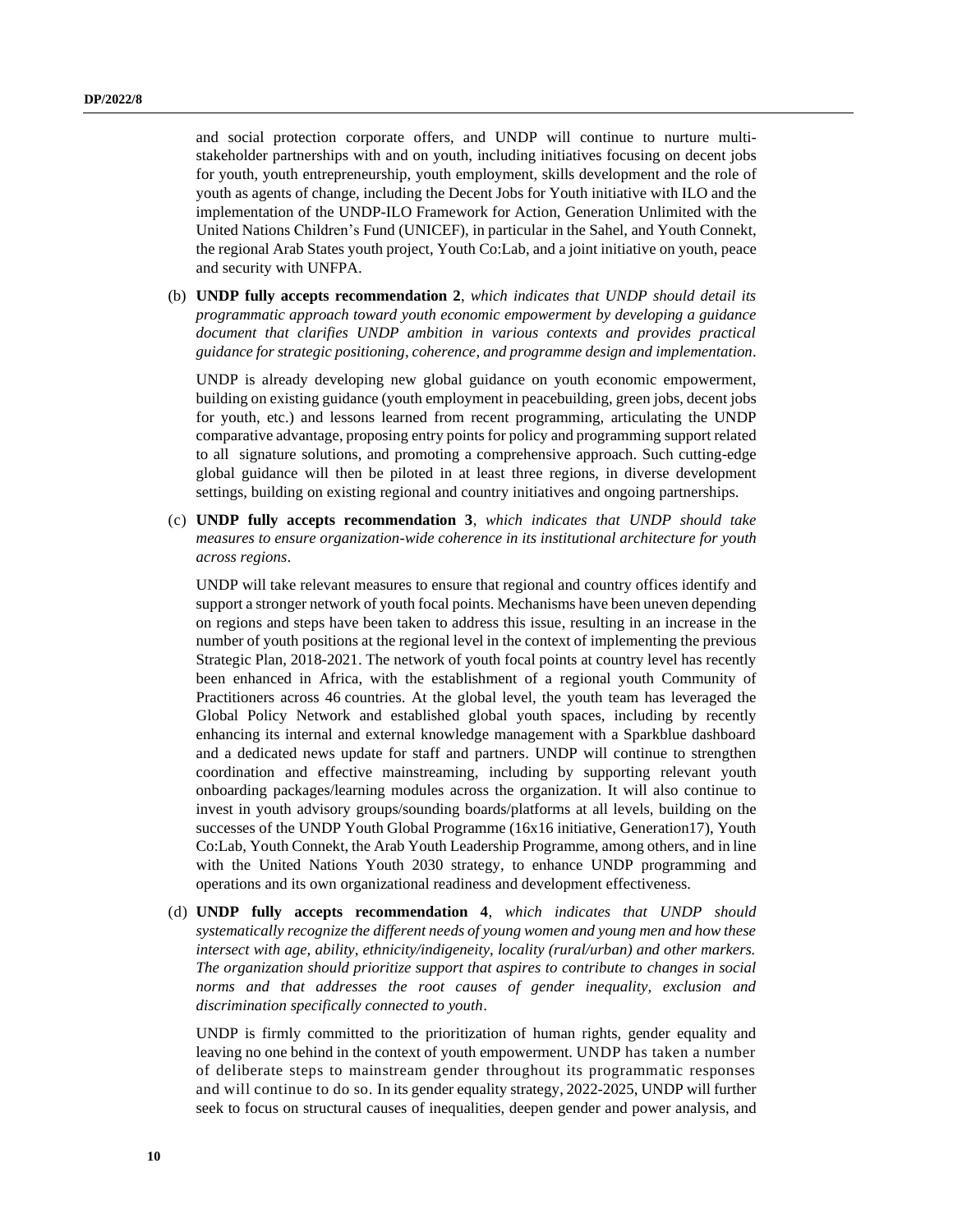prioritize its work on transforming social norms. UNDP will develop new dedicated guidance on youth empowerment, gender equality and intersectionality, to enhance policy advisory services and support new programming, and support more systematic youth mainstreaming and gender mainstreaming in relevant tools, projects and programmes.

(e) **UNDP fully accepts recommendation 5**, *which indicates that the renewed UNDP vision on youth economic empowerment needs to leverage strategic partnerships and foster youth agency. This should necessarily include considering youth as agents and partners in their own right and not merely as beneficiaries*.

To further leverage its unique convening power and comparative advantage and invest in youth agency, UNDP will convene a UNDP youth empowerment partnership forum with a range of actors – Governments, youth, private sector, among others – with a view to present promising practices through which UNDP can support youth leadership in achieving the Goals, discuss new approaches to youth empowerment, convene partners to renew commitments and forge new alliances, and acknowledge and spotlight young people's leadership. In response to the Youth 2030 strategy and the first report of the Secretary-General on youth, peace and security (2020), UNDP will continue to invest and scale up its investment in youth leadership in projects and programmes directly, including by supporting grant programmes in the context of global, regional and country initiatives.

(f) **UNDP fully accepts recommendation 6,** *which indicates that UNDP should strengthen its results framework and its monitoring and evaluation practices to enable the organization to coherently measure, monitor, report and learn from its contribution to youth economic empowerment and more broadly to youth.*

UNDP will take steps to improve existing monitoring and evaluation tools to better take into account youth economic empowerment and youth more broadly, including the development of a UNDP-specific youth scorecard. It will strengthen the consistent application of the leaving-no-one-behind youth marker in conjunction with the introduction of Quantum in 2022, a new cloud-based enterprise resource planning system. And it will support important monitoring and evaluation efforts in the context of implementing Youth 2030 (United Nations entity-based scorecard reporting; United Nations country team scorecard reporting; development of United Nations system-wide youth marker, etc.), the 2020 quadrennial comprehensive policy review (which includes Youth 2030 indicators) and reporting on the common indicator (youth, peace and security frameworks with UNFPA and the United Nations Entity for Gender Equality and the Empowerment of Women (UN-Women)) under UNDP Strategic Plan, 2022-2025, integrated results and resources framework.

(g) **UNDP fully accepts recommendation 7**, *which indicates that the UNDP renewed vision on youth economic empowerment should be accompanied by a clearly structured resource mobilization strategy*.

UNDP recognizes the need to develop a comprehensive resource mobilization strategy on youth and will take steps to develop a renewed global corporate youth strategy/vision in line with its Strategic Plan, 2022-2025, and an accompanying resource mobilization strategy for youth empowerment. UNDP will explore opportunities to identify diversified sources of funding to adequately and predictably finance the youth portfolio, including youth economic empowerment and opportunities to receive additional core resources for youth staff and programming, as appropriate.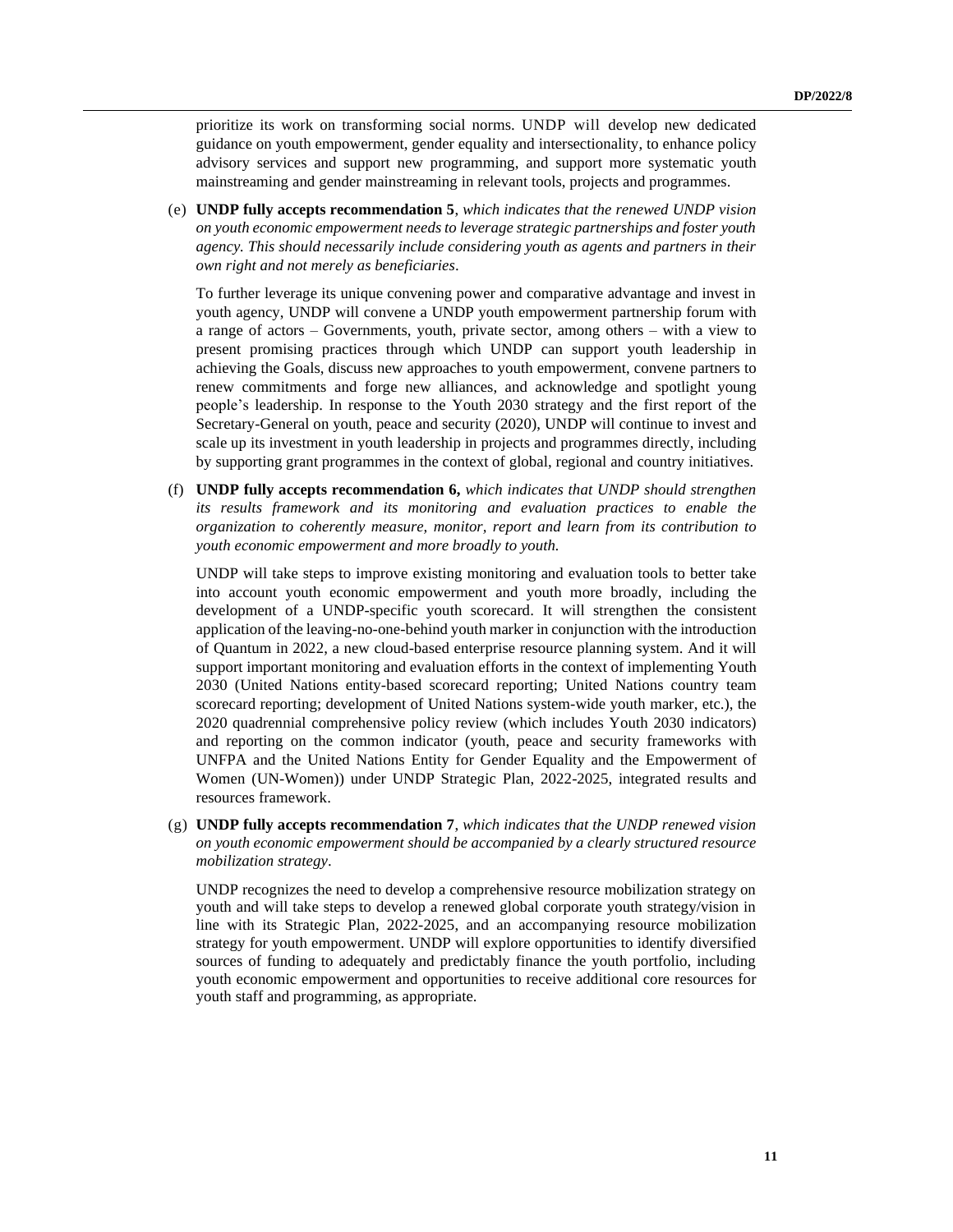## **V. Future UNDP support for youth economic empowerment**

34. The future of UNDP support for youth economic empowerment is closely linked to the future of UNDP comprehensive support to youth empowerment and future generations, the implementation of the 2030 Agenda and of UNDP Strategic Plan, 2022-2025.

35. With a target of supporting the empowerment of 100 million poor by 2025, the Strategic Plan, 2022-2025, highlights how UNDP will address the multidimensionality of poverty, investing in assets, services and social protection across sectors and promoting job creation, social protection and social safety nets for low-income people. With partners such as ILO and UNICEF, UNDP notes in the Strategic Plan, 2022-2025, that it will "scale up engagement on youth economic empowerment, focusing on decent jobs for youth, green jobs, social entrepreneurship and protecting informal workers". The Strategic Plan, 2022-2025, also recognizes a "positive face of social disruption, evident in more vibrant citizen activism, like youth movements on climate change, collective action against gender and race discrimination". It highlights that "lessons from COVID-19 show the potential, for example, for stronger and more inclusive civic engagement, digitally transacted, between Governments, parliaments and young people" and explicitly refers to the UNDP objective to "help promote the rights of future generations and amplify young people's voices in decisions on climate action and the future of their communities, through capacity development, youth political participation and support to young innovators". Beyond explicit references to youth under the poverty and governance signature solutions, youth economic empowerment is of relevance to all UNDP signature solutions.

36. Transformative approaches will need to include support to enabling environments (policies, regulations, markets), governance, addressing structural inequalities, and ensuring gender-responsiveness and inclusion, even more systematically. While access to meaningful and reliable employment is important for the socioeconomic empowerment of young people, 'empowerment' should be understood as part of a broader response to the exclusion of young people from decision-making processes, the wider economy and broader development processes.<sup>33</sup> An overall focus on youth empowerment rather than on youth economic empowerment is the comparative advantage of UNDP. Goal 16, for instance, represents a critical opportunity for tackling underlying governance issues and advancing youth empowerment as a whole. In its renewed youth empowerment strategy, UNDP will articulate this vision, its comparative advantage and key entry points, connecting to each signature solution, to ensure an even more systematic and meaningful youth engagement in UNDP work and better impact. UNDP already prioritizes interconnection and synergies between employability, job creation and enabling environment interventions in many contexts. In Chad, the recently developed youth programme builds on a comprehensive and multi-sectoral approach to youth socioeconomic empowerment, investing not only in support to entrepreneurship and capacity building, but also to professional training, mentoring, and fellowship/volunteerism mechanisms that are complementary to entrepreneurship programmes.

37. UNDP development efforts will seek to recognize the needs of young women and contribute to transforming social norms and tackling gender inequalities in a more systematic and measurable way. In its gender equality strategy, 2022-2025, UNDP will strengthen its focus on structural causes of inequalities, deepen gender and power analysis, and prioritize its work on transforming social norms. UNDP will further integrate issues associated with the needs of young women as part of a more granular intersectional approach.

38. The pipeline for the next few years will drive a diverse geographic and thematic focus in the following areas, among others: informality, social protection, green jobs, digital jobs, future of work, women's economic empowerment, energy, climate ambition and environmental justice for future generations, innovation and civic space. On climate, notably, UNDP will build

<sup>33</sup> United Nations, *The Missing Peace: Independent Progress Study on Youth, Peace and Security*, 2018.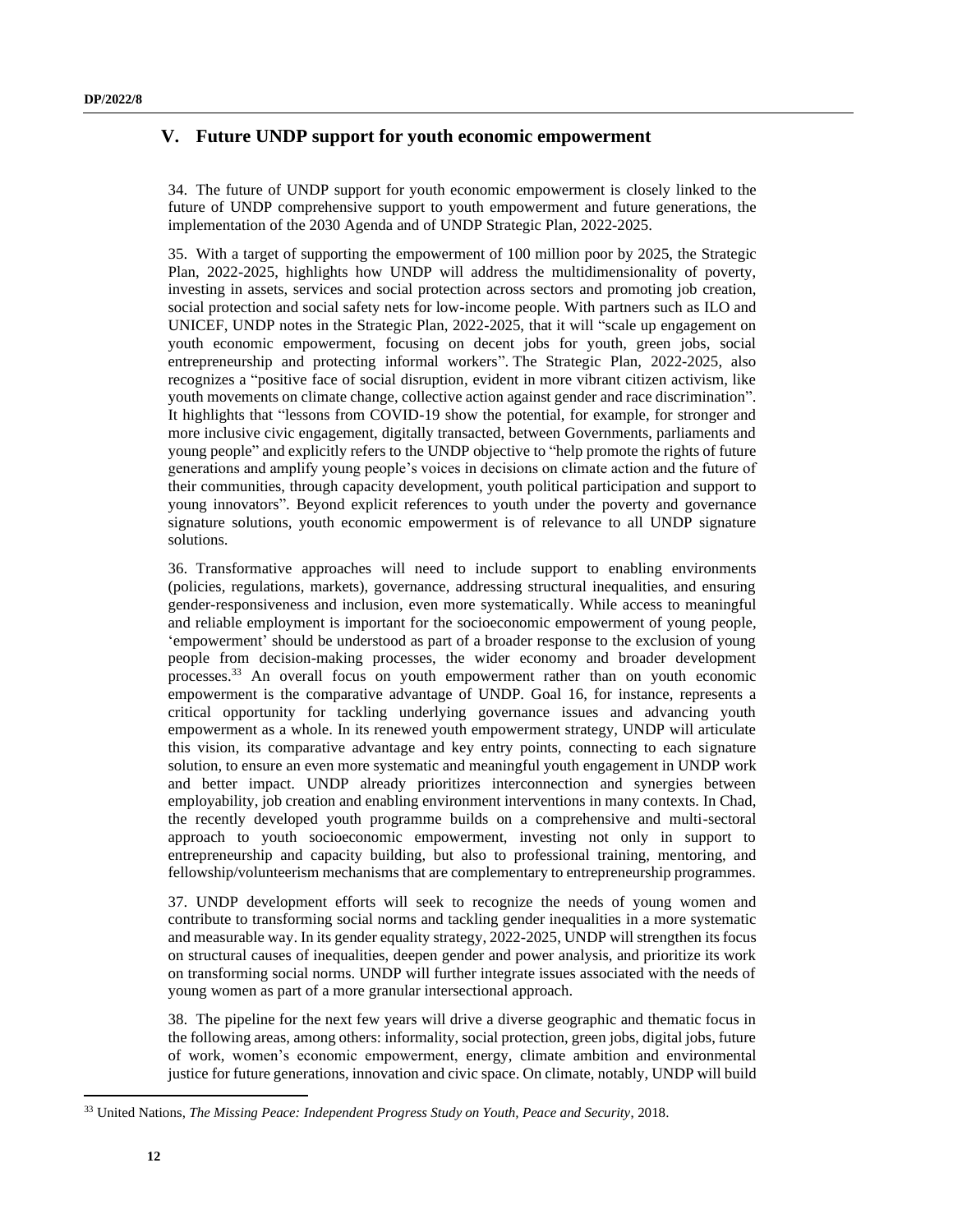on its current support to 120 countries and territories through its Climate Promise, the world's largest offer of support for the enhancement of countries' nationally determined contributions. While more than half of first generation nationally determined contributions failed to mention children, youth, or future generations, 80 per cent of Climate Promise countries now prioritize youth in their enhanced climate pledges (e.g., Argentina), including by focusing on green jobs, youth in decision-making, and digital participation.

39. UNDP will continue to collaborate with a myriad of diverse small and large, traditional and non-traditional partners that are pursuing youth economic empowerment initiatives or have keen interests in engaging with UNDP. UNDP will solidify its inclusive and strong partnerships across the United Nations system, with multilateral development banks, Governments, other international and regional organizations, the private sector, philanthropy and youth. As a priority, UNDP will explore new ways of more directly supporting youth-led initiatives (funding windows, new grant programmes for youth, etc.) and will enhance its engagement with the international financial institutions (e.g., Islamic Development Bank, World Bank).

40. In the spirit of listening to and working better with youth, UNDP will continue to demonstrate its firm commitment to working on its own ability to be 'fit for youth'. UNDP management will support flagship youth initiatives and partnerships. Deploying more dedicated youth capacities throughout UNDP, at all levels, will be essential to enhance UNDP support to youth empowerment, including youth economic empowerment. UNDP will further enhance its institutionalized engagement with young people and youth organizations. Strengthening the UNDP monitoring and evaluation framework and tools and reporting on dedicated indicators on youth will be essential to better capture results and achieve impact. Investments made today in youth, and the extent to which they are meaningfully engaged, will shape the future of societies.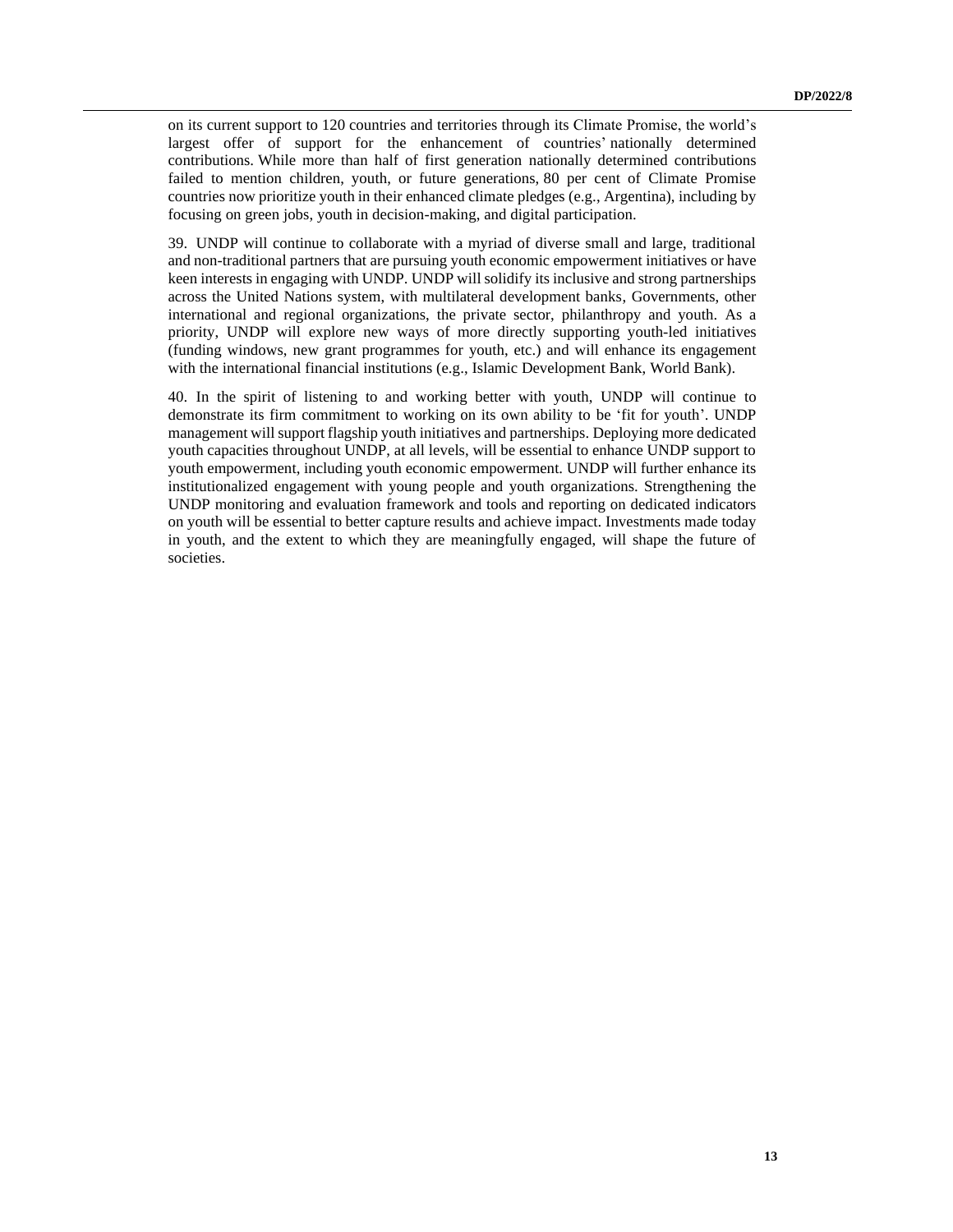## **Annex. Key evaluation recommendations and UNDP management response**

**Recommendation 1. UNDP should prioritize interconnection and synergies between employability, job creation and enabling environment interventions, instead of standalone interventions focusing on capacity development or entrepreneurship.**

#### **Management response:**

UNDP **fully accepts** the recommendation. UNDP is already committed to promoting portfolio approaches on youth employment and empowerment, addressing the bottlenecks and vulnerabilities of the ecosystem in which they evolve, while promoting the drivers that are transformative. The UNDP focus is to protect and empower youth with integrated packages of services (social protection, business development services, labour market solutions, youth-responsive policy making) for higher productivity, innovative activities, decent jobs and investments that carry strong social, economic and environmental benefits*.*

UNDP will:

- include a solid component on youth empowerment in the new UNDP informal economy and social protection corporate offers; and
- continue to nurture multi-stakeholder partnerships with and on youth, including initiatives focusing on decent jobs for youth, youth entrepreneurship, youth employment, skills development, and the role of youth as agents of change.

| <b>Key action(s)</b>                                                                                                                                                     |                                                                                                                                                                                                                                                                                                    | Completion<br>Responsible $unit(s)$<br>date |                                                                                          | <b>Tracking</b> |                  |  |
|--------------------------------------------------------------------------------------------------------------------------------------------------------------------------|----------------------------------------------------------------------------------------------------------------------------------------------------------------------------------------------------------------------------------------------------------------------------------------------------|---------------------------------------------|------------------------------------------------------------------------------------------|-----------------|------------------|--|
|                                                                                                                                                                          |                                                                                                                                                                                                                                                                                                    |                                             |                                                                                          | <b>Comments</b> | <b>Status</b>    |  |
| 1.1                                                                                                                                                                      | Include a solid component on youth<br>empowerment in the new UNDP informal<br>economy facility and social protection<br>corporate offer.                                                                                                                                                           | June 2022                                   | Bureau for Policy and<br>Programme Support (BPPS)<br>regional bureaux<br>country offices |                 | <i>Initiated</i> |  |
| 1.2                                                                                                                                                                      | Continue to nurture and scale up support to<br>comprehensive youth economic<br>empowerment-related initiatives, in<br>particular through partnerships on youth<br>economic empowerment with United<br>Nations entities, the private sector and<br>youth at country, regional and global<br>levels. | June 2023                                   | <b>BPPS</b><br>regional bureaux<br>country offices                                       |                 | <i>Initiated</i> |  |
| Recommendation 2. UNDP should detail its programmatic approach toward youth economic empowerment by developing a guidance document that                                  |                                                                                                                                                                                                                                                                                                    |                                             |                                                                                          |                 |                  |  |
| clarifies UNDP ambition in various contexts and provides practical guidance for strategic positioning, coherence and programme design and                                |                                                                                                                                                                                                                                                                                                    |                                             |                                                                                          |                 |                  |  |
| implementation.                                                                                                                                                          |                                                                                                                                                                                                                                                                                                    |                                             |                                                                                          |                 |                  |  |
| <b>Management response:</b><br>UNDP <b>fully accepts</b> the recommendation and is already developing a new global guidance on youth economic empowerment.<br>UNDP will: |                                                                                                                                                                                                                                                                                                    |                                             |                                                                                          |                 |                  |  |
|                                                                                                                                                                          |                                                                                                                                                                                                                                                                                                    |                                             |                                                                                          |                 |                  |  |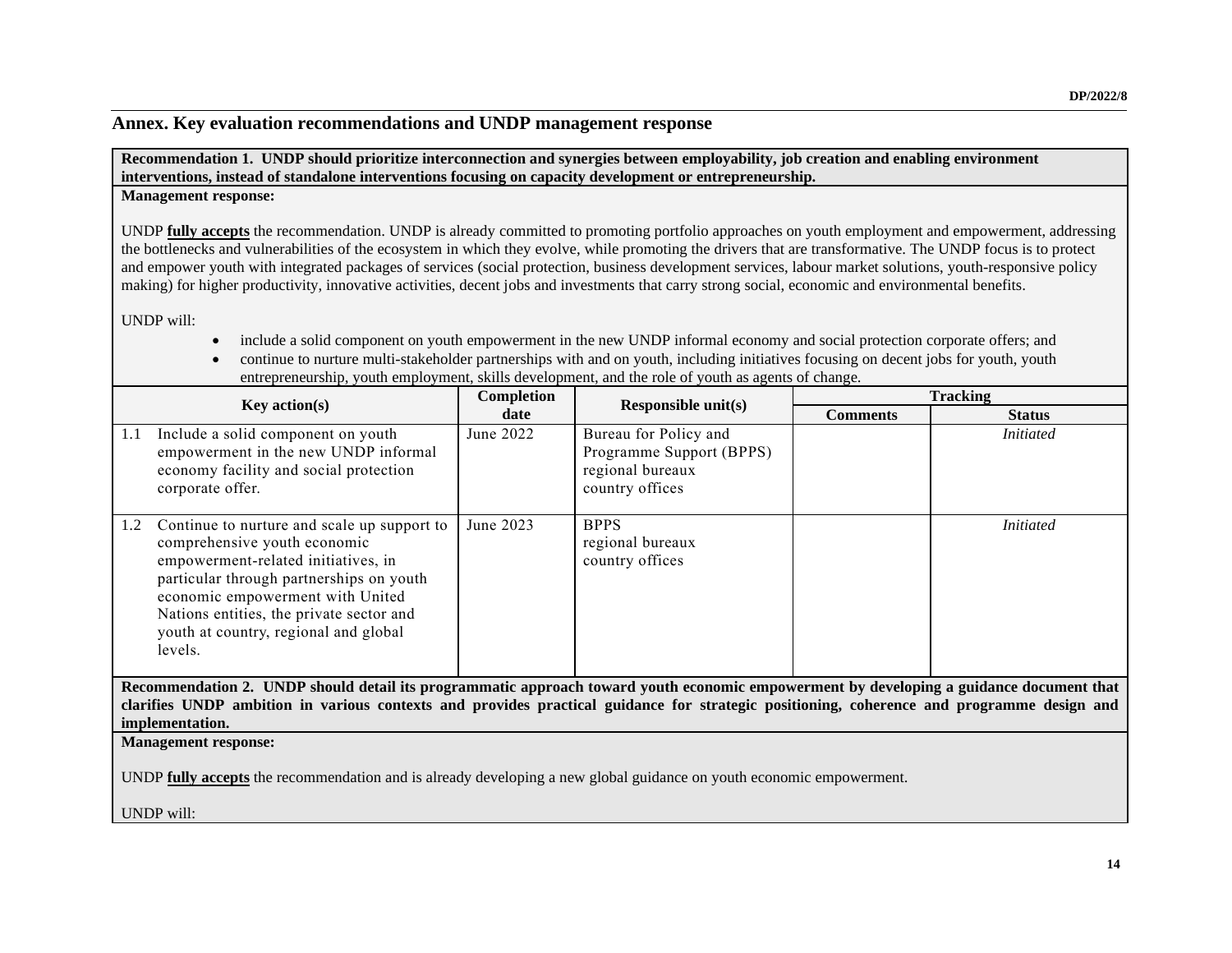| develop a new global guidance on youth economic empowerment to support strategic positioning, coherence and programme design and<br>implementation; and     |           |                                                                                                                                         |  |                  |  |  |
|-------------------------------------------------------------------------------------------------------------------------------------------------------------|-----------|-----------------------------------------------------------------------------------------------------------------------------------------|--|------------------|--|--|
| roll-out the new global guidance on youth economic empowerment in at least three regions, in diverse development settings.                                  |           |                                                                                                                                         |  |                  |  |  |
| 2.1 Develop a new global guidance on youth                                                                                                                  | December  | <b>BPPS</b>                                                                                                                             |  | <b>Initiated</b> |  |  |
| economic empowerment to support strategic                                                                                                                   | 2022      | Criris Bureau                                                                                                                           |  |                  |  |  |
| positioning, coherence and programme                                                                                                                        |           | regional bureaux                                                                                                                        |  |                  |  |  |
| design and implementation.                                                                                                                                  |           | country offices                                                                                                                         |  |                  |  |  |
| 2.2 Roll out of the new global guidance on                                                                                                                  | December  | <b>BPPS</b>                                                                                                                             |  |                  |  |  |
| youth economic empowerment in at least                                                                                                                      | 2023      | Crisis Bureau                                                                                                                           |  |                  |  |  |
| three regions in diverse development                                                                                                                        |           | regional bureaux                                                                                                                        |  |                  |  |  |
| settings.                                                                                                                                                   |           | country offices                                                                                                                         |  |                  |  |  |
| Recommendation 3. UNDP should take measures to ensure organization-wide coherence in its institutional architecture for youth across regions.               |           |                                                                                                                                         |  |                  |  |  |
| <b>Management response:</b>                                                                                                                                 |           |                                                                                                                                         |  |                  |  |  |
|                                                                                                                                                             |           |                                                                                                                                         |  |                  |  |  |
| UNDP fully accepts the recommendation and will continue to take incremental measures to institutionalize youth further.                                     |           |                                                                                                                                         |  |                  |  |  |
|                                                                                                                                                             |           |                                                                                                                                         |  |                  |  |  |
| <b>UNDP</b> will:                                                                                                                                           |           |                                                                                                                                         |  |                  |  |  |
| $\bullet$                                                                                                                                                   |           | take relevant measures to ensure that regional and country offices identify and support a stronger network of youth focal points;       |  |                  |  |  |
| $\bullet$                                                                                                                                                   |           | continue to invest in youth advisory groups/sounding boards/platforms at all levels, building on the successes of the UNDP Youth Global |  |                  |  |  |
|                                                                                                                                                             |           | Programme (16x16 initiative, Generation17), Youth Co:Lab, Youth Connekt, the Arab Youth Leadership Programme, etc., and in line with    |  |                  |  |  |
|                                                                                                                                                             |           | the Youth 2030 strategy, to enhance UNDP programming and operations and its organizational readiness and development effectiveness.     |  |                  |  |  |
| 3.1 Confirm/reconfirm the UNDP focal points                                                                                                                 | June 2023 | regional bureaux                                                                                                                        |  | <b>Initiated</b> |  |  |
| system on youth and youth economic                                                                                                                          |           | <b>BPPS</b>                                                                                                                             |  |                  |  |  |
| empowerment specifically, with dedicated                                                                                                                    |           | Bureau for Management                                                                                                                   |  |                  |  |  |
| terms of reference, at regional and country                                                                                                                 |           | Services (BMS)                                                                                                                          |  |                  |  |  |
| levels, and provide onboarding                                                                                                                              |           |                                                                                                                                         |  |                  |  |  |
| packages/learning modules on youth/ youth                                                                                                                   |           |                                                                                                                                         |  |                  |  |  |
| economic empowerment.                                                                                                                                       |           |                                                                                                                                         |  |                  |  |  |
| 3.2 Continue to strengthen youth advisory                                                                                                                   | June 2023 | <b>BPPS</b>                                                                                                                             |  | <b>Initiated</b> |  |  |
| groups/sounding boards/platforms at all                                                                                                                     |           | regional bureaux                                                                                                                        |  |                  |  |  |
| levels to meaningfully engage young people                                                                                                                  |           | country offices                                                                                                                         |  |                  |  |  |
| in partnership-building and policy and                                                                                                                      |           | <b>Bureau for External Relations</b>                                                                                                    |  |                  |  |  |
| programme support.                                                                                                                                          |           | and Advocacy (BERA)                                                                                                                     |  |                  |  |  |
|                                                                                                                                                             |           |                                                                                                                                         |  |                  |  |  |
| Recommendation 4: UNDP should systematically recognize the different needs of young women and how these intersect with age, ability,                        |           |                                                                                                                                         |  |                  |  |  |
| ethnicity/indigeneity, locality (rural/urban) and other markers. The organization should prioritize support that aspires to contribute to changes in social |           |                                                                                                                                         |  |                  |  |  |
| norms and that addresses the root causes of inequality, exclusion and discrimination.                                                                       |           |                                                                                                                                         |  |                  |  |  |
| <b>Management response:</b>                                                                                                                                 |           |                                                                                                                                         |  |                  |  |  |
|                                                                                                                                                             |           |                                                                                                                                         |  |                  |  |  |
| UNDP fully accepts the recommendation.                                                                                                                      |           |                                                                                                                                         |  |                  |  |  |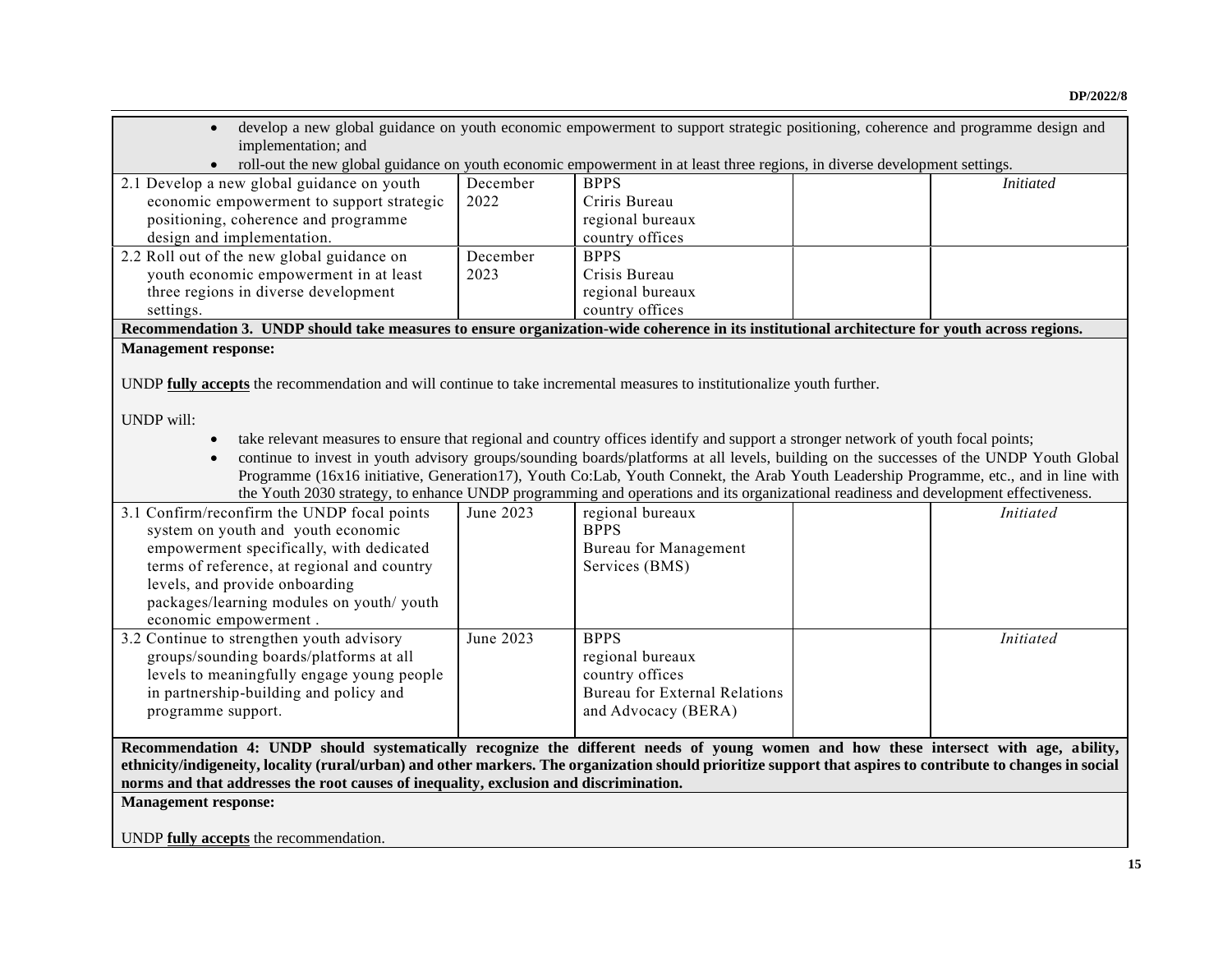**DP/2022/8**

Youth consultations have been organized in the context of developing the new gender equality strategy, 2022–2025, which will aim to prioritize supporting change in social norms. It will integrate stronger emphasis on intersectionality that will include young women, while ensuring strengthened support for women's economic empowerment.

UNDP will:

- develop new dedicated guidance on youth empowerment, gender equality and intersectionality, to enhance policy advisory services;
- support new programming and more systematic youth mainstreaming and gender mainstreaming in relevant tools, projects and programmes.

| 4.1 Update guidance on youth empowerment,<br>gender equality and intersectionality to<br>strengthen analysis and promote gender-<br>transformative programming.                                                            | December<br>2022 | <b>BPPS</b><br>regional bureaux<br>country offices<br>Crisis Bureau |  |
|----------------------------------------------------------------------------------------------------------------------------------------------------------------------------------------------------------------------------|------------------|---------------------------------------------------------------------|--|
| 3.2 Support youth mainstreaming in relevant<br>women's economic empowerment tools,<br>programmes and projects as well as gender<br>mainstreaming in relevant youth economic<br>empowerment tools, programmes and projects. | December<br>2023 | <b>BPPS</b><br>regional bureaux<br>country offices                  |  |

**Recommendation 5. The renewed UNDP vision on youth economic empowerment needs to further leverage strategic partnerships to foster youth agency, considering youth as agents of change and partners for development in their own right and not merely as beneficiaries.** 

**Management response:**

UNDP **fully accepts** the recommendation.

To further leverage its unique convening power and comparative advantage and invest in youth agency, UNDP will:

- convene a UNDP youth empowerment partnership forum with a range of actors Governments, youth, the private sector, etc., with a view to present promising practices through which UNDP supports youth leadership in achieving the Sustainable Development Goals, discuss new approaches to youth empowerment, convene partners to renew commitments and forge new alliances, and acknowledge and spotlight young people's leadership;
- continue to invest and scale up its investment in youth leadership in projects and programmes directly, including by supporting grant programmes in the context of global, regional and country initiatives, in response to the United Nations Youth 2030 strategy and the first report of the Secretary-General on youth, peace and security (2020).

| 5.1 Convene a UNDP youth empowerment and<br>future generations partnership forum with a<br>range of key actors, including Governments,<br>young leaders, youth organizations,<br>movements and networks. | September<br>2022 | <b>BPPS</b><br>regional bureaux<br><b>BERA</b> |           |
|----------------------------------------------------------------------------------------------------------------------------------------------------------------------------------------------------------|-------------------|------------------------------------------------|-----------|
| 5.2. Enhance support to youth partnerships and                                                                                                                                                           | December          | <b>BPPS</b>                                    | Initiated |
| youth-led initiatives for achievement of the                                                                                                                                                             | 2023              | regional bureaux                               |           |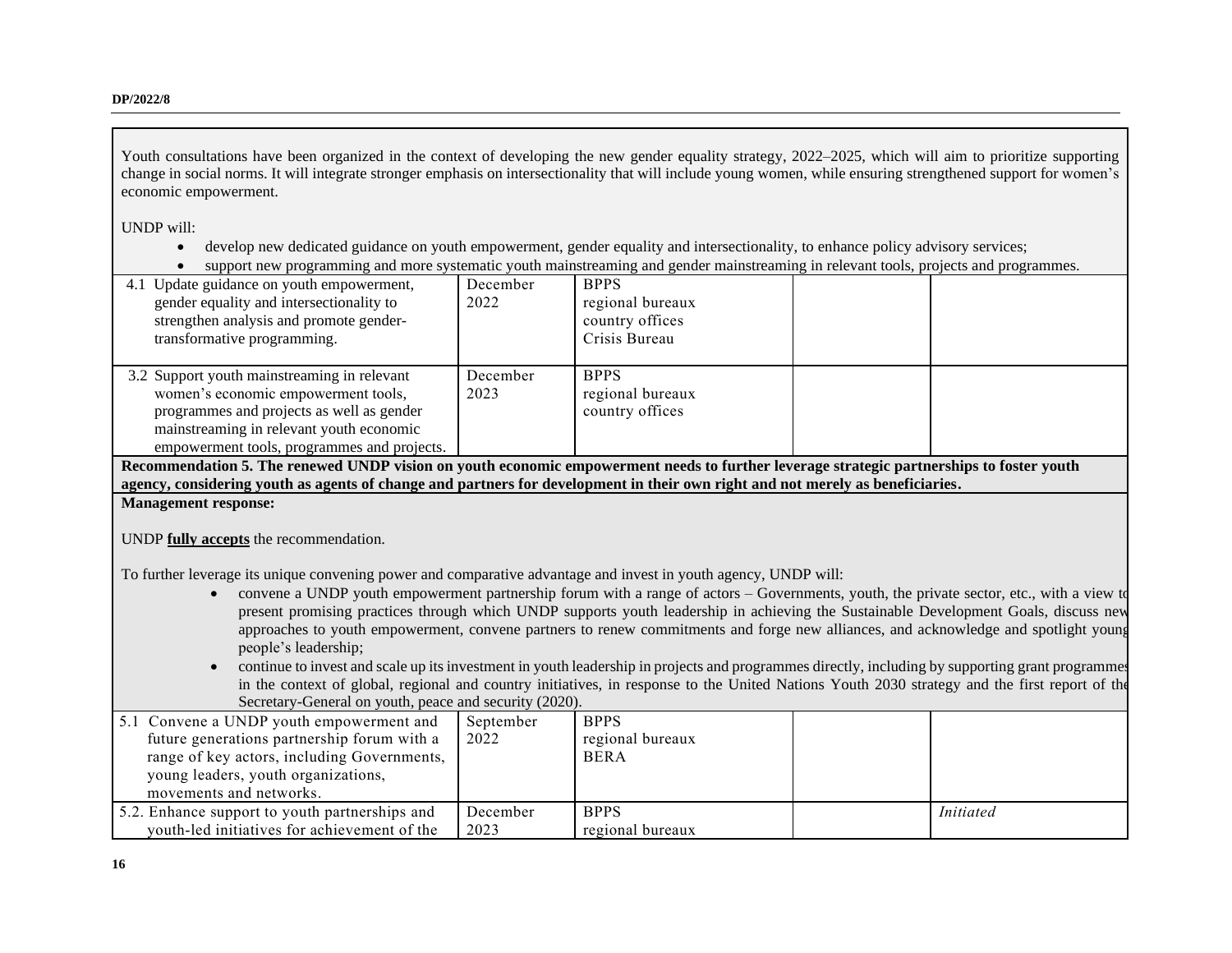| Sustainbale Development Goals, including<br>as part of funding window projects and grant                                                                                                                                                                                             |                                                                                                                                             | country offices<br><b>BERA</b> |  |                  |  |  |  |
|--------------------------------------------------------------------------------------------------------------------------------------------------------------------------------------------------------------------------------------------------------------------------------------|---------------------------------------------------------------------------------------------------------------------------------------------|--------------------------------|--|------------------|--|--|--|
| programmes for youth.                                                                                                                                                                                                                                                                |                                                                                                                                             |                                |  |                  |  |  |  |
|                                                                                                                                                                                                                                                                                      | Recommendation 6: UNDP needs to strengthen its results framework and its monitoring and evaluation practices for adequate tracking of youth |                                |  |                  |  |  |  |
| economic empowerment results and expenditures.                                                                                                                                                                                                                                       |                                                                                                                                             |                                |  |                  |  |  |  |
| <b>Management response:</b>                                                                                                                                                                                                                                                          |                                                                                                                                             |                                |  |                  |  |  |  |
|                                                                                                                                                                                                                                                                                      |                                                                                                                                             |                                |  |                  |  |  |  |
| UNDP fully accepts the recommendation to strengthen its results framework and its monitoring and evaluation practices to enable the organization to                                                                                                                                  |                                                                                                                                             |                                |  |                  |  |  |  |
| coherently measure, monitor, report and learn from its contribution to youth economic empowerment and more broadly to youth.                                                                                                                                                         |                                                                                                                                             |                                |  |                  |  |  |  |
|                                                                                                                                                                                                                                                                                      |                                                                                                                                             |                                |  |                  |  |  |  |
| For this, UNDP will take steps to:                                                                                                                                                                                                                                                   |                                                                                                                                             |                                |  |                  |  |  |  |
| improve existing monitoring and evaluation tools to better take into account youth economic empowerment and youth more broadly, including<br>$\bullet$<br>the development of a UNDP-specific youth scorecard;                                                                        |                                                                                                                                             |                                |  |                  |  |  |  |
| strengthen the consistent application of youth leaving-no-one-behind marker in conjunction with the introduction of Quantum in 2022, a new<br>$\bullet$                                                                                                                              |                                                                                                                                             |                                |  |                  |  |  |  |
| cloud-based enterprise resource planning system;                                                                                                                                                                                                                                     |                                                                                                                                             |                                |  |                  |  |  |  |
|                                                                                                                                                                                                                                                                                      |                                                                                                                                             |                                |  |                  |  |  |  |
| support important monitoring and evaluation efforts in the context of the implementation of Youth 2030 (United Nations entity-based scorecard<br>reporting; United Nations country team scorecard reporting; development of United Nations system-wide youth marker, etc.), the 2020 |                                                                                                                                             |                                |  |                  |  |  |  |
| quadrennial comprehensive policy (which includes Youth 2030 indicators) and reporting on the common indicator (youth, peace and security                                                                                                                                             |                                                                                                                                             |                                |  |                  |  |  |  |
| frameworks with UNFPA and UN-Women) under the UNDP Strategic Plan, 2022-2025, integrated results and resources framework.                                                                                                                                                            |                                                                                                                                             |                                |  |                  |  |  |  |
| 6.1 In coordination with the Youth 2030 Secretariat,                                                                                                                                                                                                                                 | December                                                                                                                                    | <b>BPPS</b>                    |  |                  |  |  |  |
| develop a youth scorecard specific to UNDP to                                                                                                                                                                                                                                        | 2022                                                                                                                                        |                                |  |                  |  |  |  |
| measure progress on the implementation of the                                                                                                                                                                                                                                        |                                                                                                                                             |                                |  |                  |  |  |  |
| United Nations Youth 20203 strategy.                                                                                                                                                                                                                                                 |                                                                                                                                             |                                |  |                  |  |  |  |
| 6.2 Strengthen the consistent application of the                                                                                                                                                                                                                                     | December                                                                                                                                    | <b>BPPS</b>                    |  |                  |  |  |  |
| youth leaving-no-one-behind marker through                                                                                                                                                                                                                                           | 2023                                                                                                                                        | regional bureaux               |  |                  |  |  |  |
| the provision of robust guidance and                                                                                                                                                                                                                                                 |                                                                                                                                             |                                |  |                  |  |  |  |
| randomized quality assurance.                                                                                                                                                                                                                                                        |                                                                                                                                             |                                |  |                  |  |  |  |
| 6.3 Support monitoring and evaluaiton efforts in                                                                                                                                                                                                                                     | December                                                                                                                                    | <b>BPPS</b>                    |  | <b>Initiated</b> |  |  |  |
| the implementation of Youth 2030 strategy                                                                                                                                                                                                                                            | 2025                                                                                                                                        | regional bureaux               |  |                  |  |  |  |
| (United Nations entity scorecard, United                                                                                                                                                                                                                                             |                                                                                                                                             |                                |  |                  |  |  |  |
| Nations country team scorecard) and                                                                                                                                                                                                                                                  |                                                                                                                                             |                                |  |                  |  |  |  |
| reporting on common indicators (Strategic                                                                                                                                                                                                                                            |                                                                                                                                             |                                |  |                  |  |  |  |
| Plan, 2022-2025, integarted results and                                                                                                                                                                                                                                              |                                                                                                                                             |                                |  |                  |  |  |  |
| resources framework and the 2020                                                                                                                                                                                                                                                     |                                                                                                                                             |                                |  |                  |  |  |  |
| quadrennial review)                                                                                                                                                                                                                                                                  |                                                                                                                                             |                                |  |                  |  |  |  |